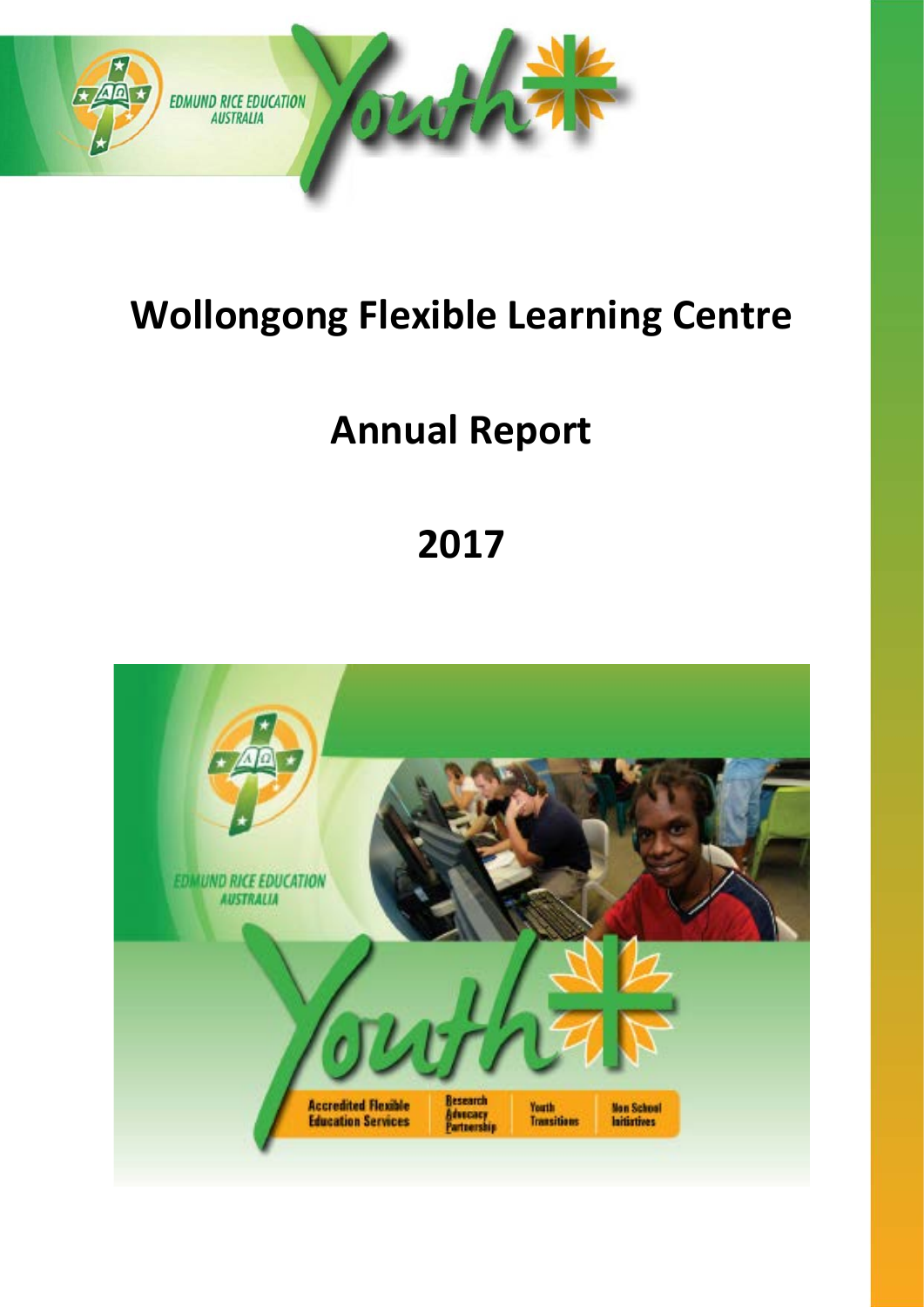### **About This Report**

Wollongong Flexible Learning Centre (FLC) is registered with the New South Wales Education Standards Authority (NESA) and is managed by Youth+ under the governance of Edmund Rice Education Australia.

The Annual School Report to the Community for this year provides the FLC community with fair, reliable and objective information about school performance measures and policies, as determined by the Minister for Education.

The Report also outlines information regarding school improvement initiatives and developments of major interest and importance to the school community during the year. Accordingly, the Report demonstrates accountability to regulatory bodies, the school community and EREA.

This Report has been approved by Youth+ to ensure compliance with all NESA requirements for Registration. This Report complements and is supplementary to school newsletters and other regular communications.

Following its submission to NESA, the Report will be presented to the Wollongong FLC community, and be available on the school's website by 30 June 2018.

Further information about the school or this Report may be obtained by contacting the school:

Wollongong Flexible Learning Centre Cnr Princes Hwy and Towradgi Road Towradgi NSW 2518 Ph: 02 4285 6810 Web: www.youthplus.edu.au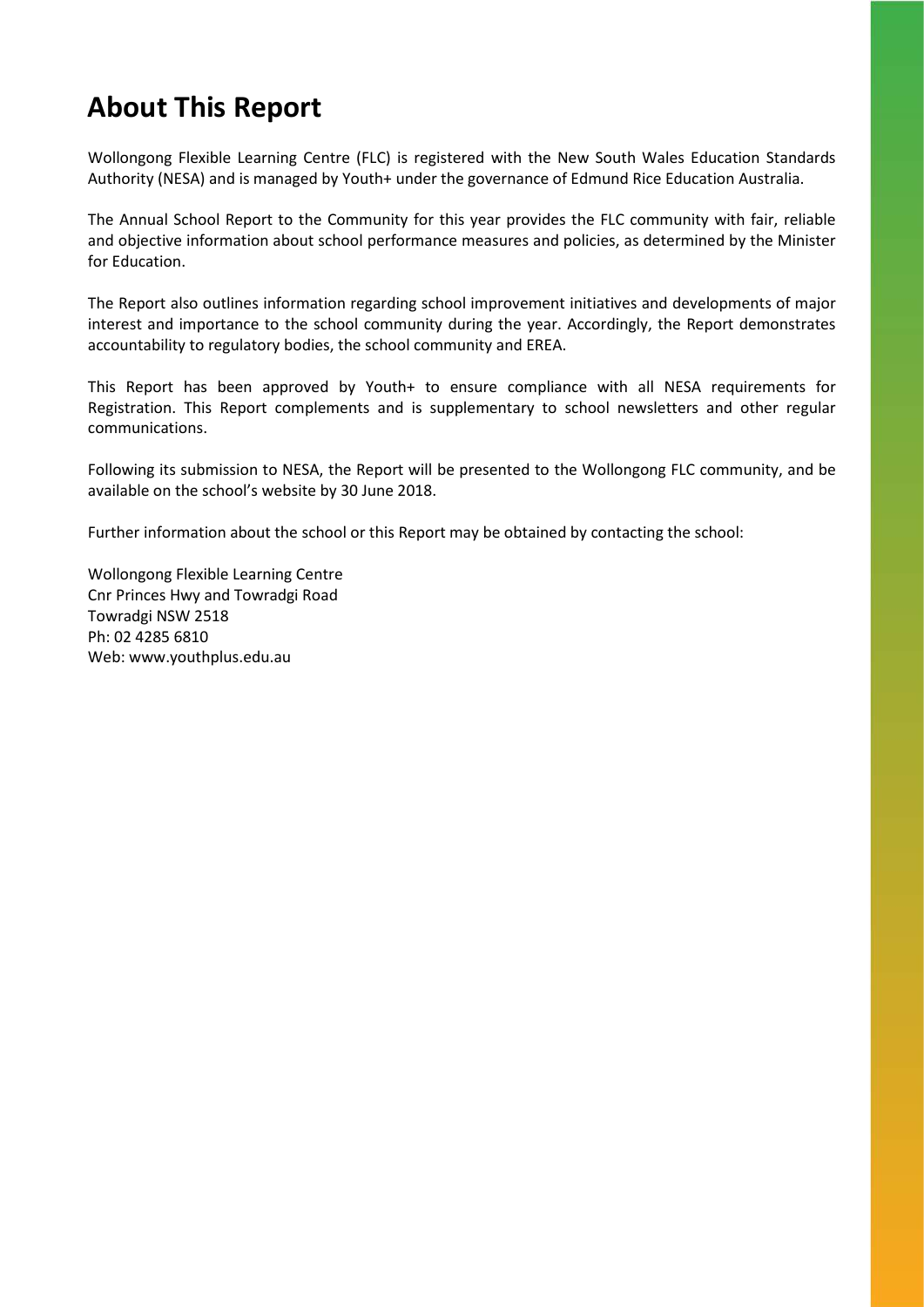### **Message from Key School Bodies**

#### **Head of Campus Message**

Wollongong Flexible Learning Centre has continued to grow in the last 5 years of its existence. We have young people accessing our main campus in Towradgi on a regular basis as well as another group of about 15 on the Nowra Outreach program. We have built some good connections with different Youth Organisations and services around the area.

We now engage with young people from three separate local government areas, and two distinct Indigenous language groups – the Tharawal and the Yuin people. This has challenged and inspired staff to learn new ways of being with our young people, incorporating cultural perspectives more authentically into our teaching programs, our daily rituals and routines and all of our professional practices. The input of local elders in Nowra has been highly valued by staff.

The growth of our school has presented challenges too in developing and maintaining a sense of connection and community. The community has responded to this challenge by expanding our outdoor adventure based learning programs. Young people have been actively engaged in our electives of Circus, Boxing, Project Warrior and OZ Tag.

Some minor alterations were made to the site at Towradgi including purchase of furniture to facilitate flexible use of learning spaces. These contributed to a more productive work place.

Our sister Flexi School in St Mary's provides a terrific opportunity for staff collaboration and professional development, and rich sharing of ideas. Professional learning focused on developing integrated units of work that respond to the wellbeing needs of our young people. Units of work are engaging and meaningful for young people, utilising best practice in trauma informed educational strategies from Berry Street Education Modules and project based learning.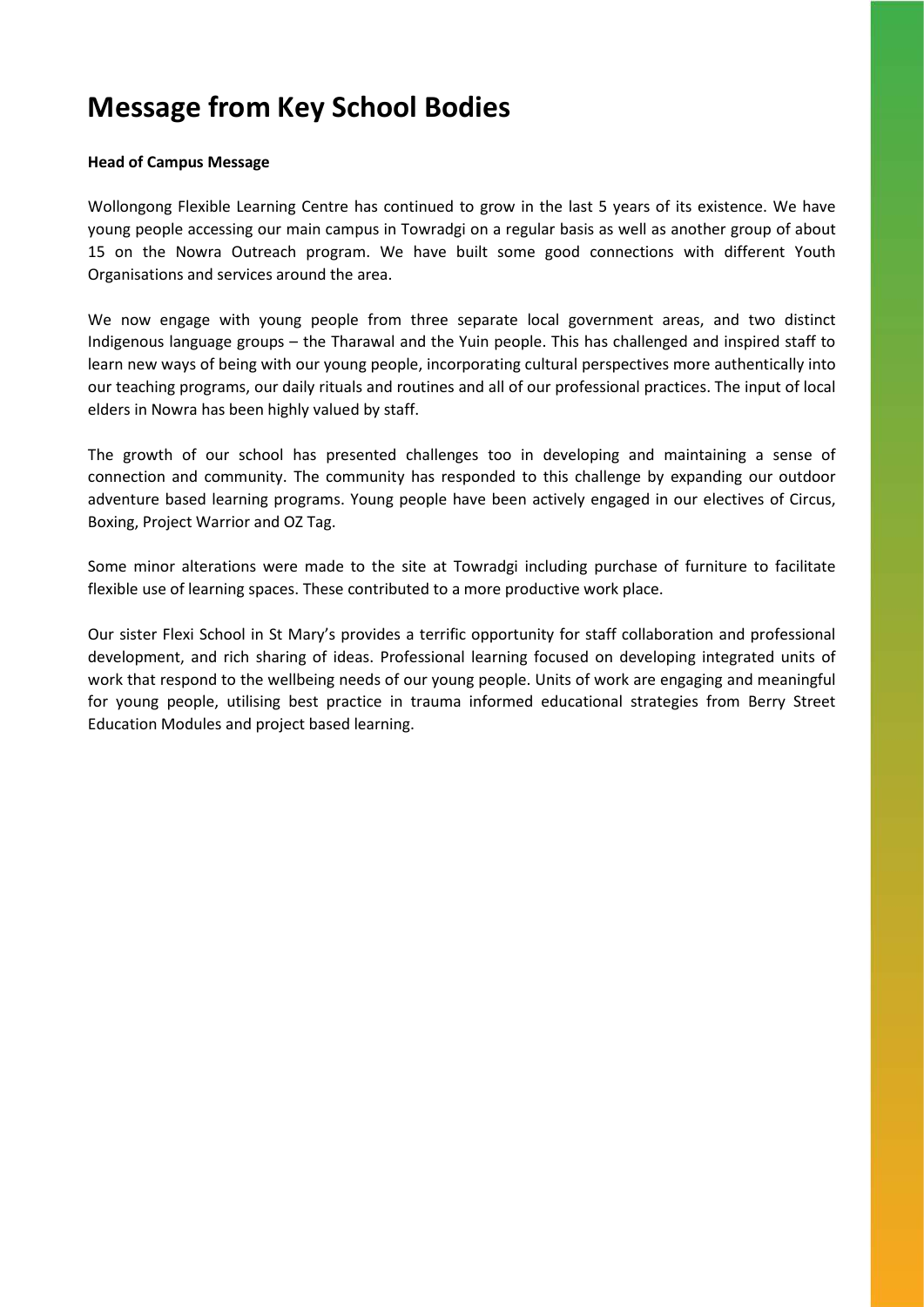## **School Context**

#### **Introduction**

Wollongong Flexible Learning Centre (FLC) is a part of Edmund Rice Education Australia Youth+ and is conducted in accordance with the Youth+ philosophy and principles. Wollongong FLC commenced operation as a registered Non-Government School in 2013 and is part of a national association (EREA) of fifty-three schools, which includes nineteen Flexible Learning Centres.

The philosophy of the Wollongong FLC draws on the spirit and vision of Edmund Rice Education Australia and is grounded in the Edmund Rice Education Australia Charter document (see [www.erea.edu.au\)](http://www.erea.edu.au/). The document has a clear commitment to social justice, inclusive communities, liberating education and gospel spirituality, and stands in solidarity with disenfranchised young people of all social, cultural and religious backgrounds. The philosophy also has a practical focus, based in the application of four core principles of "Respect" (for self, others and environment), "Safe and Legal" environment, "Participation" (have a go) and "Honesty" (being fair dinkum) among all participants of the Wollongong FLC. This is evident in the ways the organisational culture and practices are shaped through the application of these principles. In essence, the principles establish a "common ground" among staff, young people and parents, a collective forum, where the means to resolve conflict, negotiate learning, recognise rights, responsibilities and consequences are modelled and explored, both within the group, and individually and as members of the broader community.

The 2008 Melbourne Declaration on the Education Goals for Young Australians states that "Australian Governments commit to working with all school sectors to

- Close the gap for young indigenous Australians
- Provide targeted support to disadvantaged students
- Focus on school improvement in low socioeconomic areas"

Wollongong FLC works with young people who are vulnerable and experience a complexity of inter-related needs. Participation and retention are key elements in the philosophy of Wollongong FLC, and the development of moral reasoning through the application of the four principles prepares young people for responsible citizenship. The learning experiences also build self-confidence and esteem in young people, promote an optimistic view of their potentialities and future, and assist them to develop the knowledge, skills and attitudes necessary to enjoy a healthy and fulfilling life.

Wollongong FLC offers an inclusive and non-discriminating learning community to young people, who for a variety of reasons, are disenfranchised from mainstream education. Young people are enrolled from both genders, from a variety of language, cultural and religious backgrounds, with particular sensitivity to Indigenous culture, and from backgrounds of socio-economic disadvantage. Young people are exposed to learning experiences that develop understanding and appreciation of the diverse cultural values that constitute Australian society. Importantly young people are encouraged to participate in the decisionmaking processes that affect the school community, their own lives and the society in which they live. Learning choices are focused around the individual needs of young people and progress is carefully documented and monitored. Young people, in conjunction with their teachers and youth workers, draft learning plans with articulated education pathways.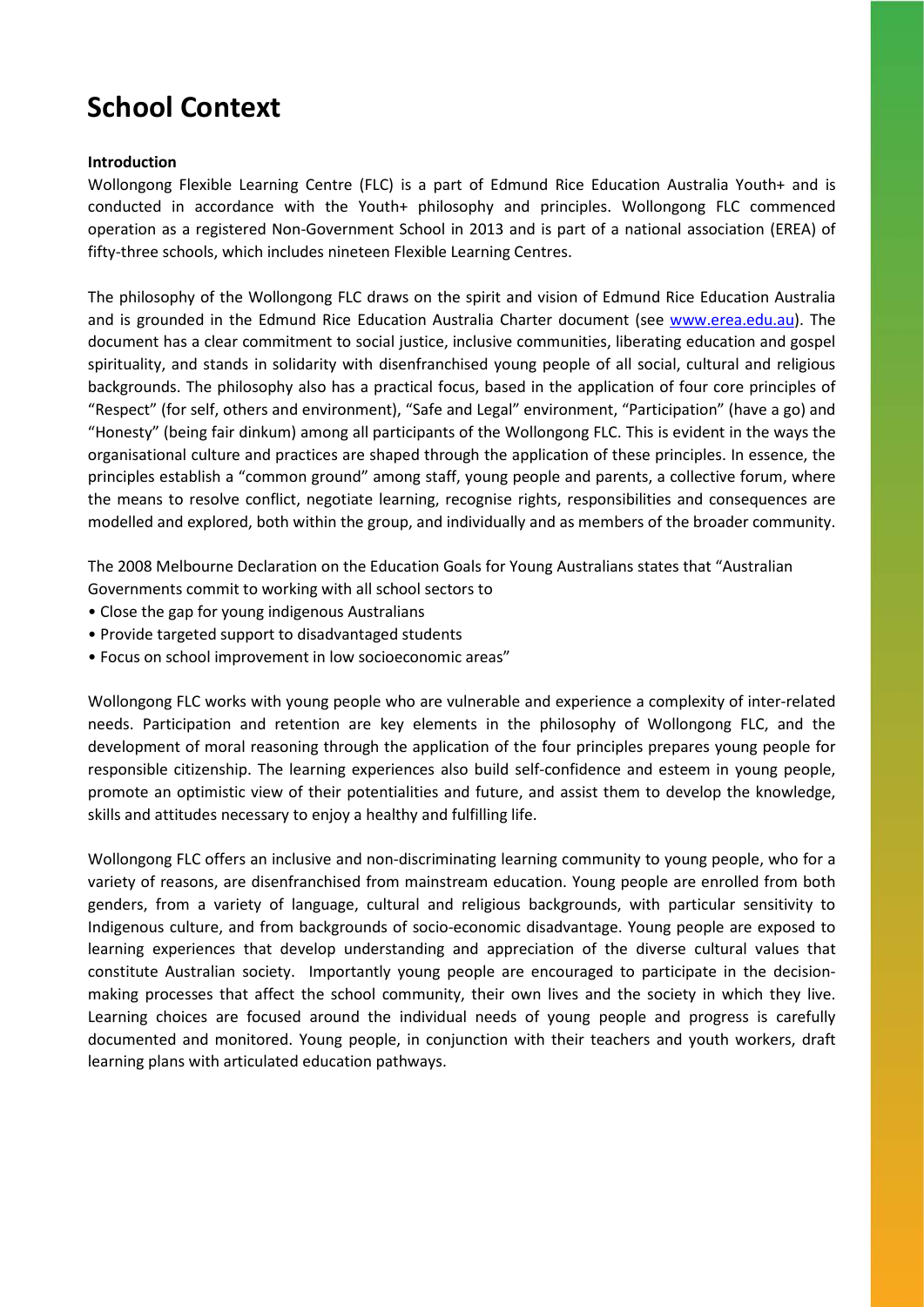#### **Contextual Information about the School**

Wollongong Flexible Learning Centre provides educational alternatives to young people in the Wollongong, Shellharbour and Shoalhaven local government areas. With its main campus located in Towradgi, north of Wollongong, daily bus runs collect young people from the neighbouring Shellharbour LGA, about 20km south of the main campus. The school also caters for Young People from the community in Shoalhaven area through the Nowra Outreach Program. All of these locations contain pockets of extreme disadvantage characterised by long-term generational unemployment, high levels of contact with the justice system and contact with Family and Community Services, drug and alcohol dependency and low levels of educational achievement. The table below illustrates the complex issues facing the families of young people who attend Wollongong Flexible Learning Centre and its Nowra Outreach.

| <b>Indicators of Disadvantage</b>                                                                | Wollongong | Shellharbour | Shoalhaven |
|--------------------------------------------------------------------------------------------------|------------|--------------|------------|
| Criminal Convictions per 1000 pop'n                                                              | 175        | 110          | 63         |
| Disability Support per 1000 pop'n                                                                | 115        | 71           | 43         |
| Domestic Violence per 1000 pop'n                                                                 | 140        | 103          | 29         |
| Housing stress per 1000 pop'n                                                                    | 231        | 226          | 240        |
| Juvenile Convictions per 1000 pop'n                                                              | 167        | 121          | 70         |
| Long term unemployed per 1000 pop'n                                                              | 131        | 75           | 45         |
| Low family income per 1000 pop'n                                                                 | 259        | 99           | 166        |
| Prison admissions per 1000 pop'n                                                                 | 163        | 91           | 22         |
| Psychiatric Admissions per 1000 pop'n                                                            | 75         | 55           | 43         |
| Readiness Schooling per 1000 pop'n                                                               | 267        | 95           | 159        |
| Rent Assistance per 1000 pop'n                                                                   | 168        | 53           | 54         |
| Unemployed per 1000 pop'n                                                                        | 172        | 106          | 68         |
| Y3 Numeracy not 'at or above national minimum<br>standards' NAPLAN testing in each counting area | 271        | 77           | 114        |
| Y3 Reading not 'at or above national minimum<br>standards' NAPLAN testing in each counting area  | 338        | 116          | 111        |
| Y9 Numeracy not 'at or above national minimum<br>standards' NAPLAN testing in each counting area | 238        | 173          | 129        |
| Y9 Reading not 'at or above national minimum<br>standards' NAPLAN testing in each counting area  | 229        | 141          | 180        |
| Young adults (17 to 24) not engaged in full time work<br>or study in each counting area          | 265        | 133          | 78         |

Data from Jesuit Social Services *Dropping Off the Edge 2015* [\(http://www.dote.org.au/map\)](http://www.dote.org.au/map)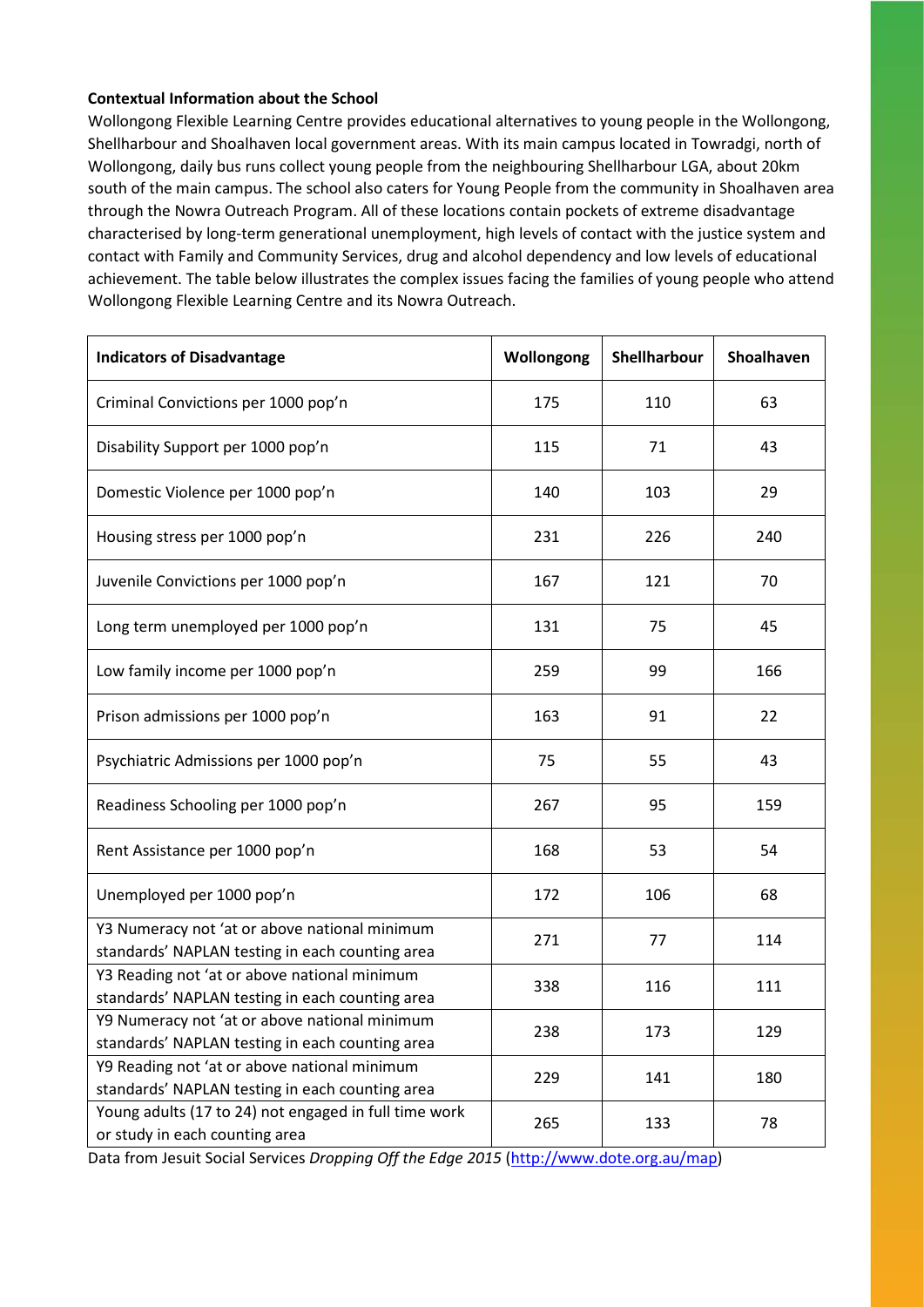### **Youth+ Foundation Statement**

Youth+ seeks to respond to the needs of young people disenfranchised and disengaged from education. Youth+ provides a place and an opportunity to re-engage in a suitable, flexible learning environment.

Youth+ seeks to build honest and authentic relationships with young people, their families and communities, supporting and celebrating the uniqueness and dignity of each person.

Youth+ is guided by the vision of Edmund Rice about the empowering service of education, to achieve personal and community liberation through educational experiences that enable transformation.

## **Enrolment Policy**

#### **Introduction**

Youth+ Flexible Learning Centre's offer an inclusive specialist secondary school setting for young people who are disengaged or are at imminent risk of disengaging from mainstream education. Where a young person has been identified as being particularly vulnerable, extra measures will be taken as required in order to support their positive engagement in the school community.

#### **Purpose**

The purpose of this policy is to describe the parameters in which young people may enrol at Youth+ Flexible Learning Centres. This policy complies with all applicable State and Commonwealth laws.

#### **Policy**

Youth+ Flexible Learning Centres accept enrolments from young people of all genders, language, cultural, ethnic and religious backgrounds, with particular sensitivity to Aboriginal culture and young people from backgrounds of socio-economic disadvantage.

The young people who enrol at Youth+ Flexible Learning Centres have typically experienced one or more significant and complex educational, social, developmental, psychological, health, legal or familial situations that necessitate numerous educational adjustments to enable meaningful learning to occur. Often, these young people are residing in out of home care, are involved with juvenile justice, are young parents, experience significant physical or mental health concerns or illicit substance dependence, or may be adversely affected by homelessness, poverty, or refugee experiences. Youth+ Flexible Learning Centre's are able to enrol and support young people between the ages of 12 and 18.

#### **Responsibilities**

It shall be the responsibility of the **Network Principal** (or a delegated authority) to implement this policy and to monitor its performance.

It is the responsibility of **Head of Campus** to ensure that:

- They are familiar with this policy; and
- They ensure all relevant staff are aware of, understand and apply this policy when appropriate.

#### **Procedures for Flexible Learning Centres**

#### *Definitions*

In order to enrol at Youth+ Flexible Learning Centres, a young person and their legal guardian will both demonstrate an understanding of the specialist nature of the school and provide consent to the enrolment. The young person must also be deemed to be disengaged or at risk of disengaging from other secondary education settings, as indicated by factors such as:

- prolonged non-attendance or very low attendance;
- expulsion or repeated suspensions;
- recent incarceration; and
- failure to transition from primary to secondary school.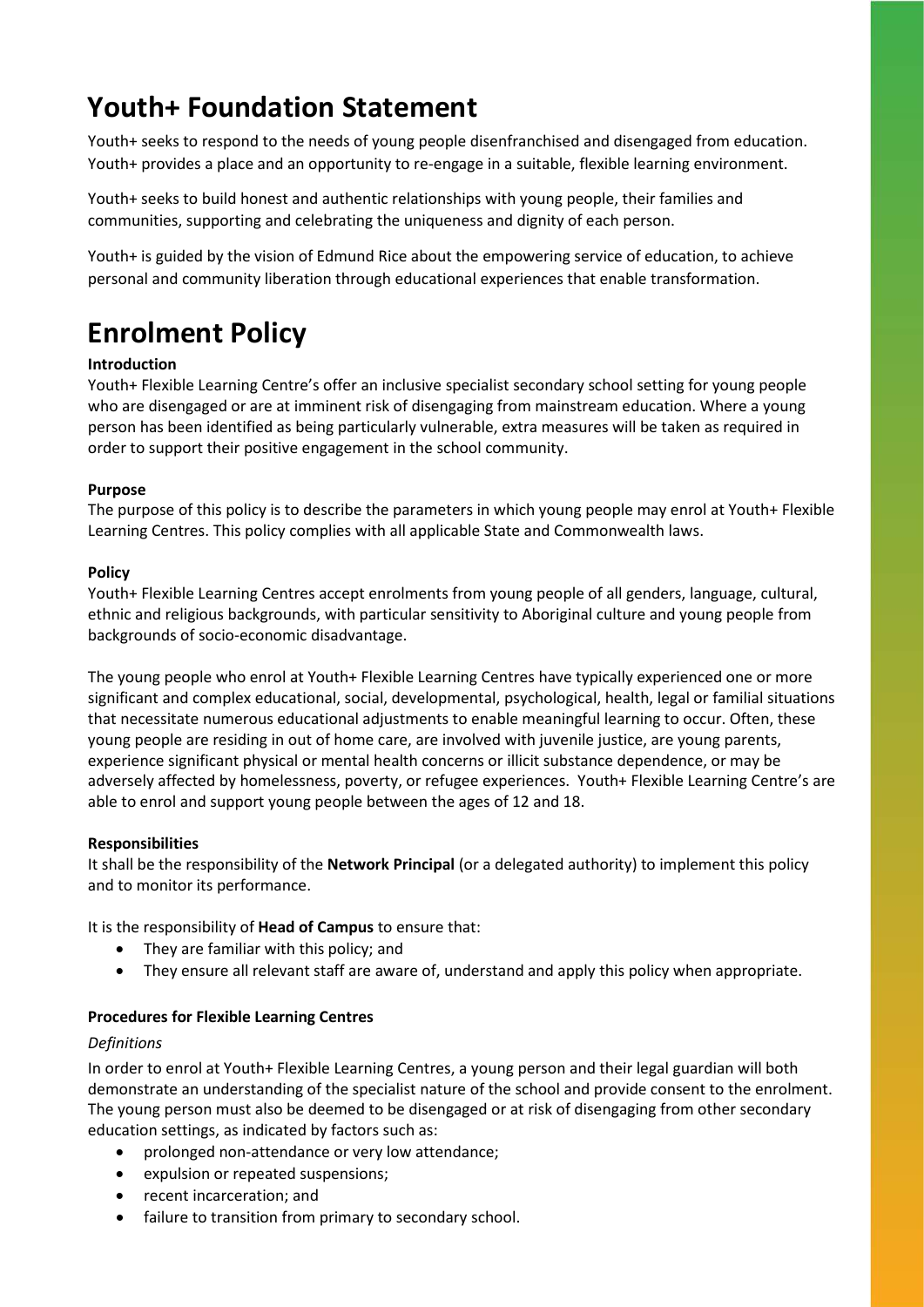Enrolment meetings are held in order to assess a young person's needs and educational aspirations in the light of the above criteria, and to assess the Flexible Learning Centre's current capacity to meet those needs. The young person's right to study will be confirmed at the point of enrolment.

#### **Consent and decision making responsibilities to enrol a young person**

In determining who is responsible for making specific decisions relating to enrolment for a young person, the principal or relevant staff member should consider the following people are responsible to consent for the young person to enrol:

-Persons with parental responsibility for a 'major long term issue'

-Persons with guardianship

-Persons allocated this responsibility pursuant to a Court Order or Parenting Plan.

-Persons who are carers under an informal Carer Statutory Declaration

| Summary table of information collected at enrolment  |                                                     |
|------------------------------------------------------|-----------------------------------------------------|
| Consent                                              | A signature of                                      |
|                                                      | -A young person, if they're an adult or deemed a    |
|                                                      | mature minor.                                       |
|                                                      | -A young person, if they're 15 and living           |
|                                                      | independently.                                      |
|                                                      | -A parent as defined in the family law act 1975     |
|                                                      | *note that in the absence of a court order, each    |
|                                                      | parent of a child who is not 18 has equal parenting |
|                                                      | responsibility.                                     |
|                                                      | -An informal carer, with a statutory declaration.   |
| Student identification: name, birth date and address | If the young person is Australian born, a birth     |
|                                                      | certificate or equivalent.                          |
|                                                      | If the young person is non Australian born, a       |
|                                                      | passport or travel document such as a visa or       |
|                                                      | Immicard.                                           |
| Parent/guardian/informal carer details               | Name and contact details of parent/guardian/        |
|                                                      | informal carer if applicable.                       |
| Emergency telephone numbers                          | Name and contact details of who to contact in an    |
|                                                      | emergency                                           |
| Date of enrolment                                    | Date of enrolment at the FLC                        |
| <b>Educational History</b>                           | Date of exit from previous school, and any relevant |
|                                                      | information from previous education and year level. |
| Medical history                                      | Details of medical or other social, emotional or    |
|                                                      | behavioural conditions for which the child may need |
|                                                      | special assistance or adjustments to participate    |
|                                                      | safety and fully in the learning program.           |

#### **Summary table of information collected at enrolment**

The above information is gathered through the young person enrolment pack. Original hard copies of student enrolment forms and supporting documentation are stored on site in a locked filing cabinet.

#### **Year Levels**

As many of the young people who enrol have gaps in their education, our classes are based on ability, and not age. During the enrolment an induction process, previous school records and initial testing (such as BKSB) is used to make a determination regarding the approximate year level of each young person.

#### **Review**

This policy will be reviewed an updated on an annual basis, or as major changes arise.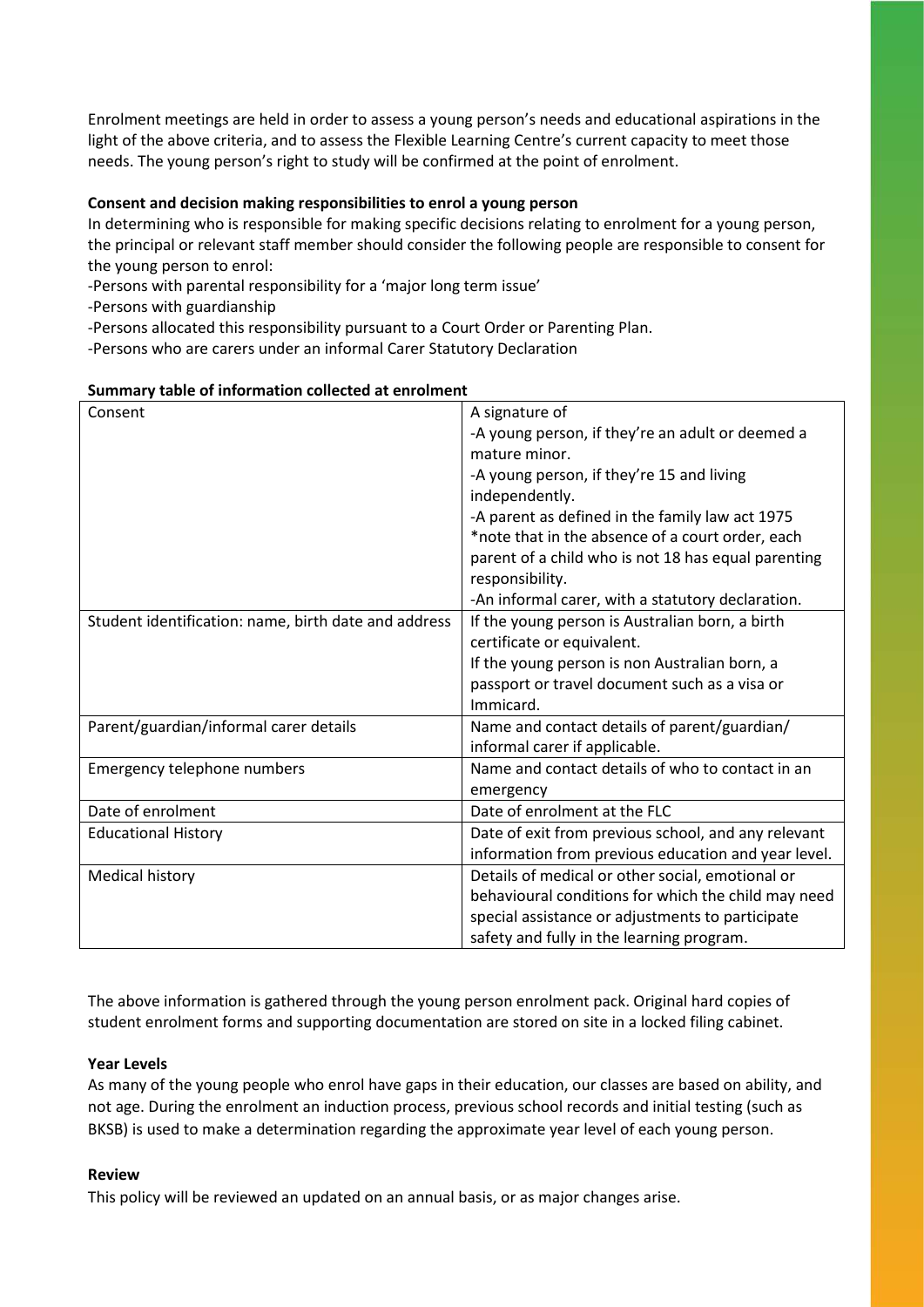## **Operation by Principle and Common Ground – (Actions taken by the school to promote respect and responsibility)**

The concept of 'common ground' applies to all who choose to participate in our services. Adults and young people alike commit to participating in a learning environment that is democratic, relational and operates through key principles.

Relationships at our services are based on a respect for personal dignity and recognition of difference. An emphasis is placed on the peaceful resolution of conflict and spirituality is recognised as a universal human experience. Rather than being rule governed, the school uses principles, which are agreed upon (established common ground) as a basis for respectful social engagement amongst the community including young people, parents and staff. The principles are:

**RESPECT, PARTICIPATION, SAFE and LEGAL, and HONESTY**

These principles are used to guide group relationships. They represent broad directions for group practice and establish a common ethical framework which promotes appropriate learning and personal relationships.

The consequence of operating within a common ground set of principles is that all group participants, whether they are staff, young people or parents, are responsible and accountable for their behaviour, while allowing everyone to have a voice. Within this framework emphasis is placed on providing opportunities for the articulation of issues and their resolution. Considerable time, sensitivity and skill are often required to allow for briefing, challenge and registration of on-going expectations. Honest and open communication enables young people, parents/carers and staff to demonstrate their satisfaction (or dissatisfaction) with the school.

### **Parent and Carer Support and Involvement**

Wollongong FLC recognises that parents/carers are the primary educators of their young people, while remaining sensitive to the fact that many young people live independently of their families. We recognise our critical role in educating parents and carers, and being the link between young people and their carers in times of stress and crisis.

Community Leaders have regular contact with parents and carers via phone conversations and catch-ups that happen on an almost daily basis. The importance of this informal contact cannot be overestimated. Parents and carers often phone wellbeing staff or Head of Campus to share information or to ask for advice, and most particularly in times of crisis.

Parents and carers are invited into Operation by Principle as participants in Collaborative Problem Solving (CPS) meetings with staff and young people to find a common ground for an issue. Staff seek the input of parents and carers in negotiating a way forward with young people. Staff often conduct home visits to encourage engagement with programs.

The Flexible Learning Centre supports and encourages this role of parents/carers through: community lunches, information evenings, newsletters, cultural and social celebrations, parents/carer meetings and home visits.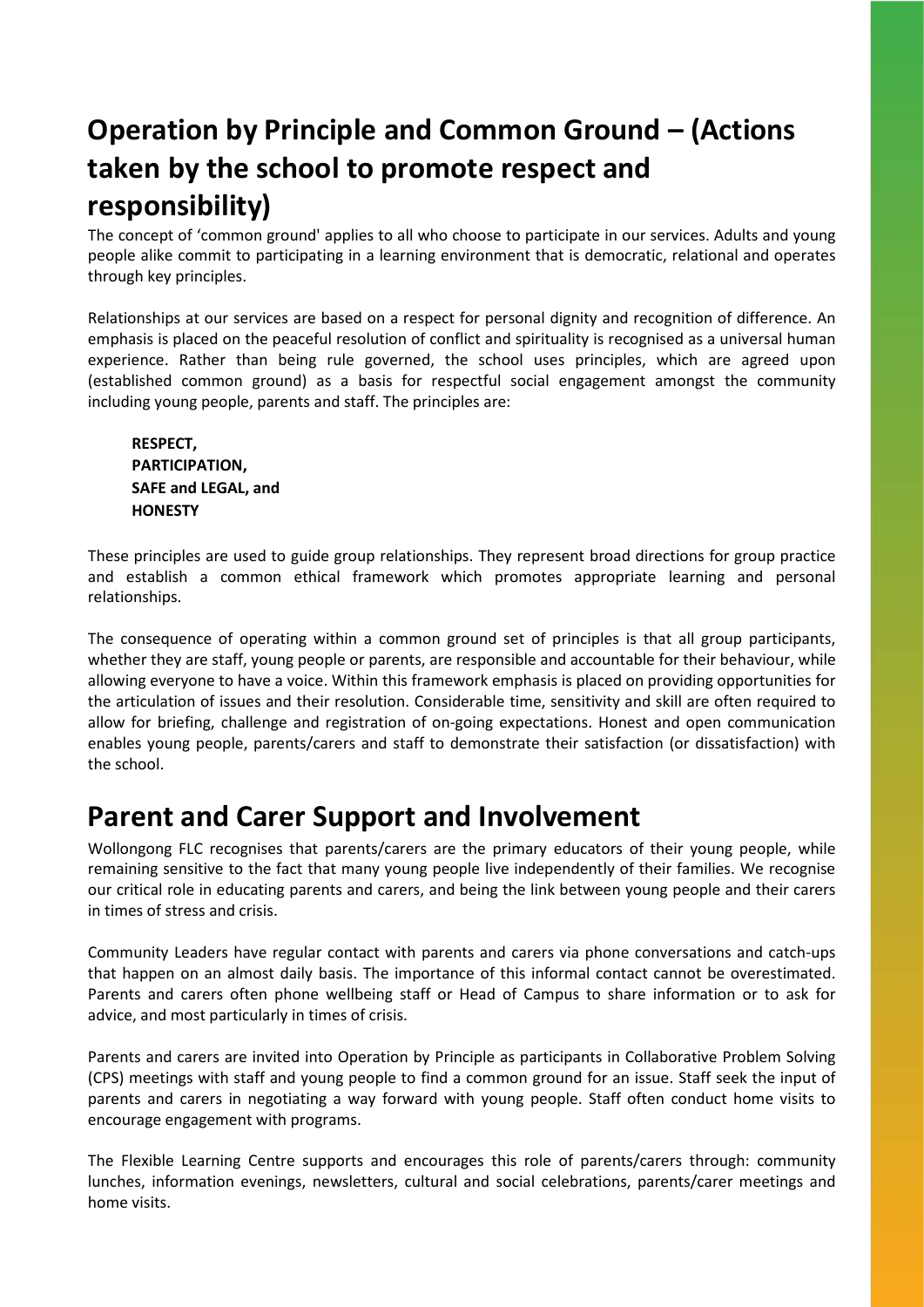### **Best Practice Guidelines**

Wollongong Flexible Learning Centre identifies a number of best practice guidelines supportive of meaningful socially inclusive educational experiences for young people who have experienced trauma, mental illness, disengagement form education, or family and social disruption. While not exhaustive, the following provide a basis for programming and young person support.

#### **Personalised Learning Plans**

Young People that choose to attend the program typically present with gaps in their education and therefore individualised learning programs are negotiated with each young person to meet their current life situation and educational needs. The aim is to target learning at the individual young person's particular stage level and not exclusively according to age. This framework requires young people to negotiate a Personal learning plan (PLP) that sets their educational and personal short, mid and long-term goals. The PLP process facilitates the negotiation of the young person's learning and is reviewed within a small group, which consists of a teacher, parent/carer, youth/social worker and the young person. The plan is reviewed on an as needs basis which can be weekly, fortnightly, or monthly depending on the individual situation. The minimum review period would be at least once a term.

PLP's act as a review mechanism for teachers to fine-tune their teaching practice and planning through personal reflection and/or peer discussion to better cater for the individual needs of the young person. During the review, teachers are able to identify changes that need to be made to their daily practice or to the curriculum offerings for a particular young person. This could be in the form of targeting the learning activities in the young persons negotiated educational goals (i.e. more focus on sentence writing) or modifying the program to better suit the young person's interests or learning style (i.e. teaching maths through playing basketball).

#### **Diagnostic Testing**

Usually a young person enrolling in the program comes with little or no documented educational history and therefore it can be difficult to ascertain their current educational ability and needs. To ensure that a young person is getting appropriate learning material we undertake a literacy and numeracy assessment of their current ability. This is initially completed using the Basic Key Skills Builder (BKSB) online assessment tool. BKSB is specifically designed for disengaged and educationally marginalised young people and adults. BKSB results are aligned with national benchmarks for accredited learning and training, and the results are able to be used to identify young people who may be ready to move into accredited training and transitional pathways.

BKSB is a validated diagnostic tool that is aligned to the Australian Core Skills Framework (ACSF). The ACSF provides a level that is nationally recognised, and aligns with the minimum literacy and numeracy standards in NSW for school leavers. The BKSB tool assesses mathematics (numeracy) across the following strands:

- Number
- Measurement
- Space
- Chance and Data.

In reading (literacy), the strands are:

- Text location and interpretation
- Contextual understanding
- Text and language knowledge.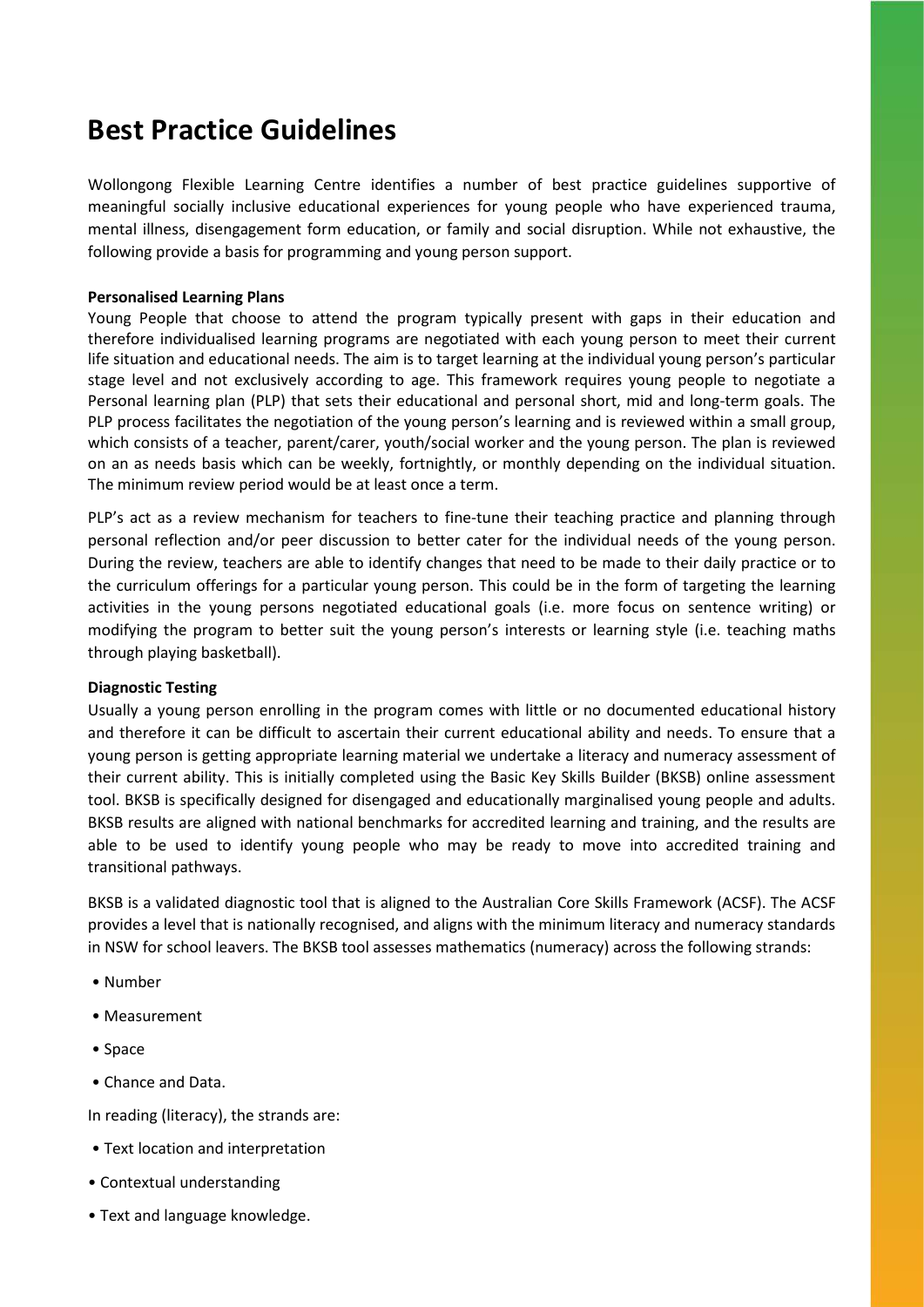From this data, a starting point can be gained and appropriate ability level learning activities specifically tailored to the individual can be developed. Further testing is undertaken at 6 monthly intervals to see if the intentional targeted area for improvement has been achieved.

The school works with young people to triangulate data through a combination of diagnostic methods depending on the program. Examples of diagnostic data currently used in the school is PROBE 2 reading and comprehension, NAPLAN data, and literacy and numeracy learning continuums (teacher observations and judgement).

Data is used to inform planning, and to measure progress over time.

#### **Family/Carer Involvement**

Families are viewed as partners in their children's educational experience. While family circumstances may be related to young people's alienation, the importance of building positive family relationships is a priority.

#### **Rhythm, Routine and Ritual**

Structure and predictability helps young people who have experienced trauma to feel safe and enables them to take safe risks. Wollongong FLC has built routine and ritual into daily practice in order to create a calm and predictable learning environment for young people. This also produces positive outcomes in young people's ability to negotiate and communicate, to think critically, to make decisions and to build their social capability.

Each day the community conducts an extended check-in session at the beginning of the day. This session allows young people to share issues of concern, address problems, air grievances and communicate openly with staff. It also allows days of significance to be marked, celebrated and discussed, for example International Women's Day.

A shorter checkout session is held at the day's conclusion. The checkout session is an opportunity to reflect on the day's events and celebrate individual and community achievements.

Each learning session or activity begins with a Working Agreement, in which staff negotiate with young people the ways in which Common Ground will be expressed through the Four Principles within the time period.

#### **Learning Choices**

The school's educational approach includes flexible timetabling, smaller learning groups, and relevant curriculum. This enables the delivery of creative responses to the learning needs of the individual young person, incorporating their cultural and spiritual backgrounds.

The school's learning programs comply with NESA Mandatory Course requirements for Stage 4 and 5 of schooling, with a strong emphasis on providing meaningful and engaging learning.

#### **Multi-Disciplinary Teams**

Team members use a multi-disciplinary approach to provide health, educational, cultural, social and emotional support for young people. Educational, community and allied health professional are encouraged to collaborate closely to provide wrap around care for the young person. Information is shared and expertise is respected. Appropriate team members are encouraged to develop links with external support agencies (e.g. Child and Youth Mental Health Services, Drug & Alcohol services, accommodation services, counselling services).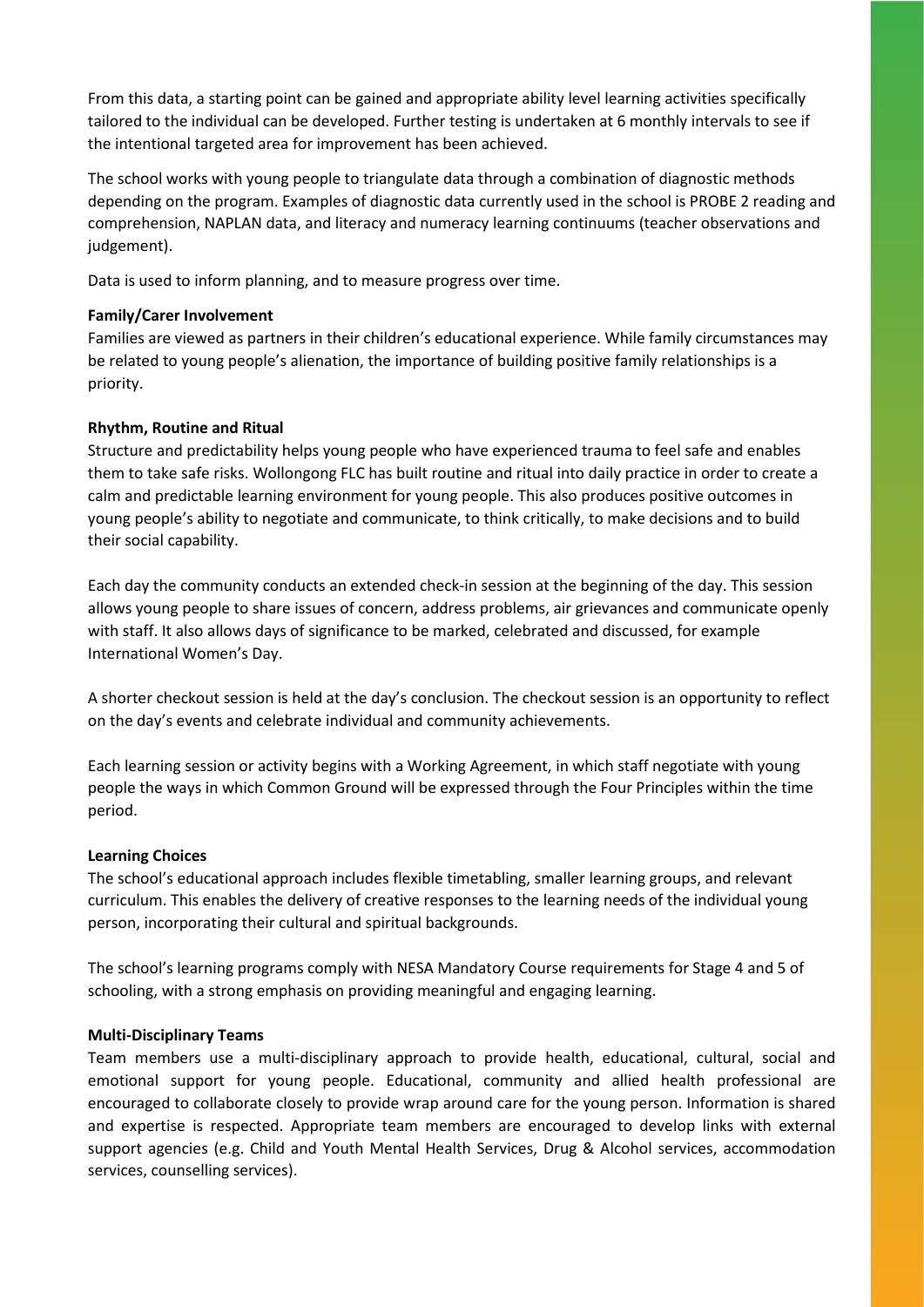#### **Young Person Support**

Each young person at Wollongong Flexible Learning Centre belongs to a Community Group which is facilitated in partnership by a teacher and youth worker called Community Group Leaders. The role of the Community Group Leader is to establish a close relationship to the young person, collaborate with them to develop a Personal Learning Plan, monitor their progress, advocate on their behalf, provide advice, support and direct referrals in times of acute distress, and to support the young person to achieve their stated personal and educational goals.

The role of a Community Leader is complex and broad, and the tasks of Community Leader include:

- monitoring and supporting young person's achievement and progress towards achieving the goals articulated in their Personal Learning Plan
- creating and implementing appropriate adjustments to learning programs as described in the Personal Learning Plan
- maintaining the close partnership between school, young person and parent/carer
- supporting the young person and their families in times of emotional crisis or practical need
- working in partnership with other agencies who are involved with young people e.g. Department of Family and Community Services, Juvenile Justice, Headspace, Area Health services, Indigenous Health services, employment agencies, and community agencies
- supporting and mentoring young people who live independently
- supporting young people with issues of drug misuse, mental health and self-harm

### **Curriculum**

The Wollongong FLC provides holistic learning experiences that address the social needs of young people, and promotes their emotional, cognitive, spiritual and academic development. Learning programs are developed with the intention to:

- empower young people to take personal responsibility for their learning
- support young people to become independent learners
- address deficits or gaps in literacy and numeracy
- develop in young people the skills and dispositions of twenty first century learners including collaboration, innovation and knowledge creation,
- recognise and celebrate the skills and knowledge of young people,
- enable young people to experience challenge within a safe and supportive learning environment
- provide a sense of achievement that is relevant and authentic to the real world.

Learning experiences address NESA Mandatory Courses for Year Seven to Ten, with a strong focus on Literacy and Numeracy. Courses offered are:

| <b>NESA Mandatory Courses</b>                  |                                                                          |  |  |
|------------------------------------------------|--------------------------------------------------------------------------|--|--|
| Stage 4                                        | English, Mathematics, Science, Health and Physical Education, Geography, |  |  |
|                                                | History, Music, Visual Arts                                              |  |  |
| Stage 5                                        | English, Mathematics, Science, Health and Physical Education, Geography, |  |  |
|                                                | History                                                                  |  |  |
| <b>VET Courses</b>                             |                                                                          |  |  |
| Certificate I in Vocational Pathways           |                                                                          |  |  |
| Certificate II in General Education for Adults |                                                                          |  |  |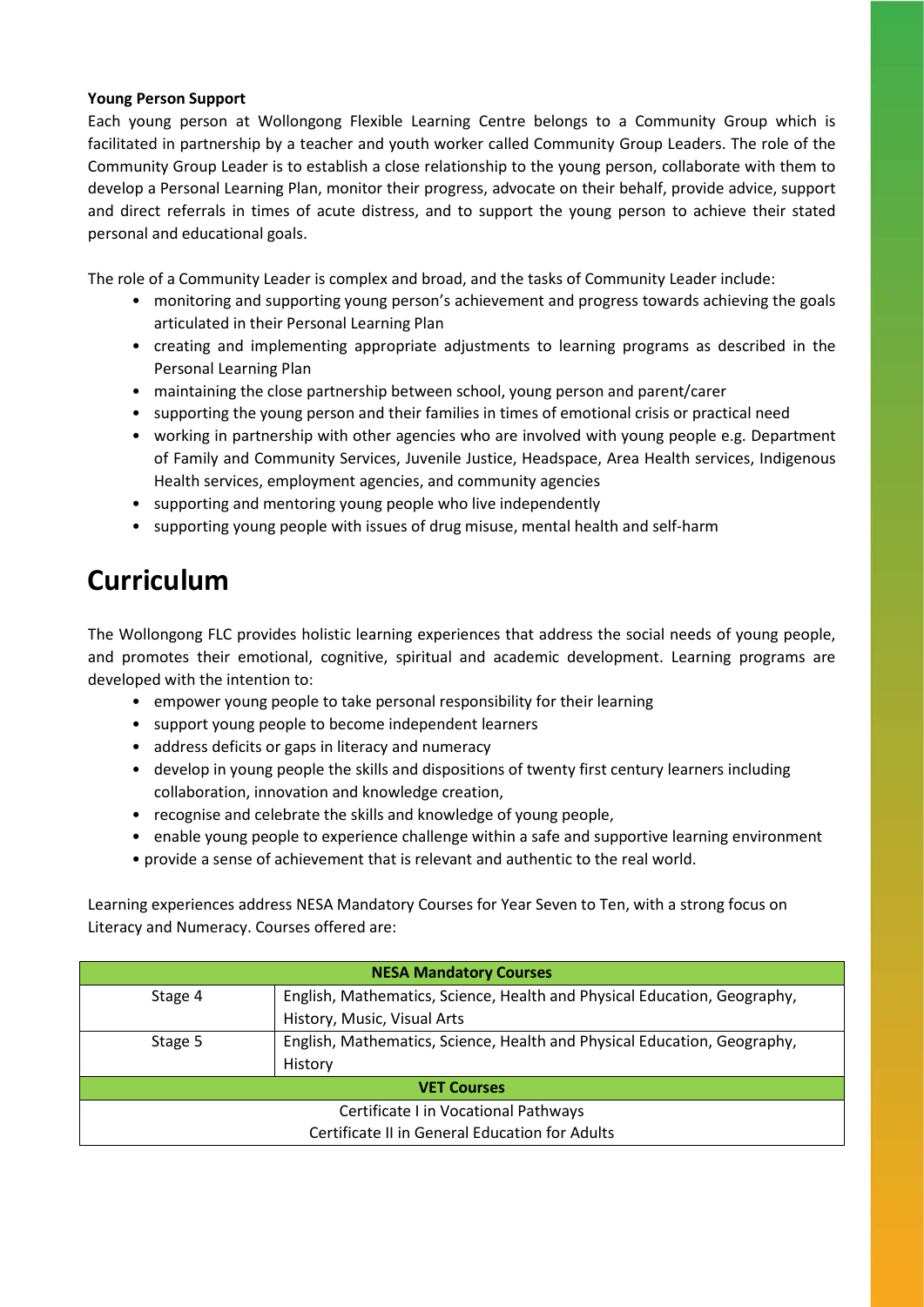#### **Class Groupings**

Young people are enrolled in classes according to their age and stage of learning. Given the nature of our program however, there is some flexibility in grouping according to social, emotional and relational needs. An overview of class groupings at Wollongong Flexible Learning Centre is shown in the table below.

| Class name 2017           | <b>Stage</b> | <b>Overview</b>                                                                                                                                                                                                                                                                                                                                                                                                                                                                                                                                                                      |
|---------------------------|--------------|--------------------------------------------------------------------------------------------------------------------------------------------------------------------------------------------------------------------------------------------------------------------------------------------------------------------------------------------------------------------------------------------------------------------------------------------------------------------------------------------------------------------------------------------------------------------------------------|
| Yellow                    | 4            | Young people in Yellow group are typically of ages 12-14 and complete a<br>course of study over two years addressing stage 4 outcomes and content. A<br>key focus for this cohort is developing literacy and numeracy skills, along with<br>strategies for learning and engagement across the breadth of the curriculum.                                                                                                                                                                                                                                                             |
| Red                       | 5            | Young People in Blue group are typically of ages 15-16 and complete a course<br>of study over two years addressing stage 5 content. A key focus for this<br>cohort is continued development of literacy and numeracy skills to ensure a<br>successful transition to accredited learning, along with covering the breadth<br>of the NESA syllabus at stage 5.                                                                                                                                                                                                                         |
| <b>TTW</b>                | 5            | The Transition to Work program caters for young people from 16-18 who<br>complete stage 5 units alongside accredited learning options. In 2018, young<br>people in TTW are enrolled in either both or one of:<br>Certificate I in Access to Vocational Pathways<br>Certificate II in General Education for Adults<br>The course is designed to support young people to develop the skills and<br>attributes required to engage in further learning and training, or to enter into<br>the workforce. Accredited learning is delivered internally through<br>relationships with RTO's. |
| Nowra Outreach<br>Program | 4/5          | The Outreach program is set up to engage with young people who are at<br>extreme risk of disengaging completely from education. The intention of the<br>program is to reach out to young people who are not attending another<br>educational setting in Shoalhaven area for a variety of reasons, and support<br>them in an alternate educational setting.                                                                                                                                                                                                                           |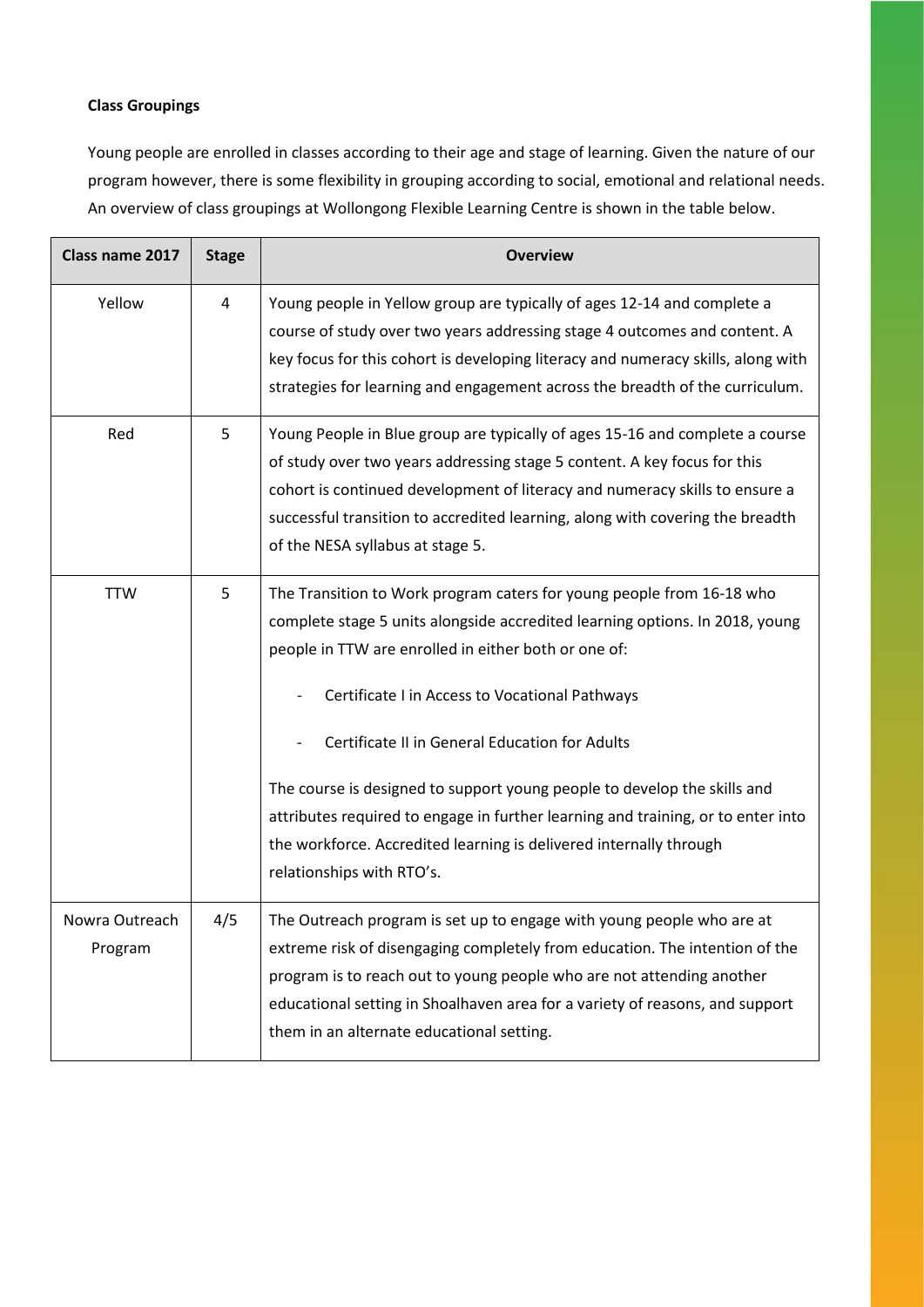#### **Extra-Curricular, Engagement and Wellbeing Programs**

The following programs achieve improved outcomes for students at the Centre. All programs have a strong focus on holistic development of young people, with the intention of building their personal and social capacity and developing mind, body and soul.

#### **PCYC Program**

Wollongong Flexible Learning Centre has strong partnerships with local PCYCs in Shoalhaven and access the facilities one day a week for the Nowra Outreach Program.

#### **Project Warrior**

The school accesses a local gym to engage in strength and fitness training. This program is enhanced to include leadership and personal challenge activities.

#### **Boxing**

A small group of young people attend boxing training with Shannon Taylor every week. This also enables young people to develop better hand-eye coordination and reduces stress.

#### **Induction Program**

The period of transition into a new school is a challenging time for young people. Upon enrolment, young people attend an induction session to orient them to life at the FLC, and to begin to develop their understanding of Operation by Principles and Common Ground. The program is run by the wellbeing team, and includes hands on activities and initiative games designed to build teamwork skills and increase social capacity. An integral part of the Induction Program is the completion of an Individual Plan or PLP to include goal setting as well as the completion of a safety plan.

#### **Outdoor Education Program**

Young people are encouraged to utilise the local environment including bush settings, river adventures and ocean activities as part of an enriching outdoor education program. Activities are designed to build stamina, resilience, trust and team work among participants.

#### **Circus Monoxide**

Wollongong FLC has developed a strong partnership with a local arts group called Circus Monoxide. Young people engage in a circus skills program designed to build confidence and resilience, teamwork and fun.

#### **Oz Tag**

Young People participate weekly in active sessions and coaching. Young people learn about teamwork, and improve health and fitness. The team played in the interschool competition as well as in the ShellHarbour Summer OZ Tag competition.

#### **White Card Course**

A group of young people undertook the 1 day White Card course (Induction to Construction Industry) offered through Edmund Rice College and successfully gained the certificate.

#### **Responsible Service of Alcohol**

One young person successfully completed the Responsible Services of Alcohol Course.

#### **Holiday Program**

Our wellbeing staff run engaging activities for the vulnerable young people to maintain connection with them. Holidays also provide an opportunity for staff to do home visits to young people who are at risk of disengaging from us as well.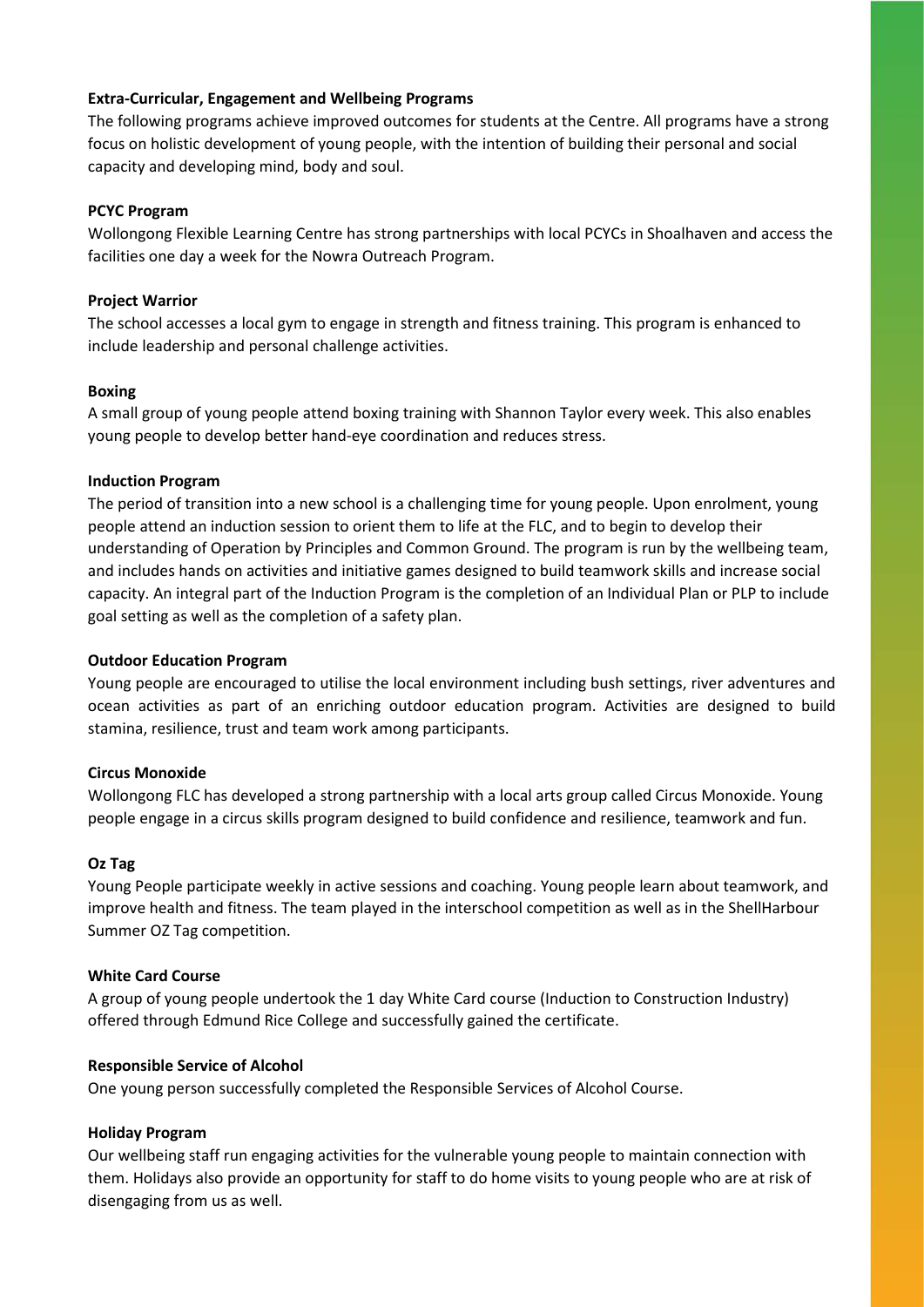### **Young Person Enrolments**

| <b>2017 Young Person Enrolments</b> |    |  |  |
|-------------------------------------|----|--|--|
| Girls                               | 24 |  |  |
| <b>Boys</b>                         | 40 |  |  |
| <b>Total</b>                        | 64 |  |  |
| Indigenous                          | 25 |  |  |

| 2017 Young People Enrolment by Gender and Attendance |             |               |              |                         |  |
|------------------------------------------------------|-------------|---------------|--------------|-------------------------|--|
| <b>Rates By Year Level</b>                           |             |               |              |                         |  |
| <b>YEAR</b>                                          | <b>MALE</b> | <b>FEMALE</b> | <b>TOTAL</b> | <b>ATTENDANCE RATES</b> |  |
|                                                      | า           |               | 3            | 40.15                   |  |
| 8                                                    |             |               | 11           | 45.75                   |  |
| 9                                                    | 12          |               | 13           | 49.95                   |  |
| 10                                                   | 21          | 16            | 37           | 46.10                   |  |
| <b>TOTAL</b>                                         | 40          | 24            | 64           | 45.10                   |  |

### **Characteristics of the Student Body**

The young people represent a diverse population of indigenous and non-indigenous males and females of secondary school age. The young people who attend the Wollongong Flexible Learning Centre have typically experienced one or more significant and complex educational, social, developmental, psychological, health, legal or familial situations which demand unique responses.

Some young people present with diagnosed disabilities but many show signs of learning difficulties. The support for our young people are embedded within an educational framework but also typically involve medical, multidisciplinary, legal and/or social support personnel and systems.

### **Outcomes of standardised testing NAPLAN 2017**

|        | <b>Reading</b> |            | <b>Persuasive</b><br><b>Writing</b> |                          | <b>Spelling</b>    |                | Grammar and<br>Punctuation |            | <b>Numeracy</b> |            |
|--------|----------------|------------|-------------------------------------|--------------------------|--------------------|----------------|----------------------------|------------|-----------------|------------|
| Year 7 |                |            |                                     | $\overline{\phantom{0}}$ |                    | $\blacksquare$ |                            |            |                 |            |
|        |                | <b>ALL</b> |                                     | <b>ALL</b>               |                    | <b>ALL</b>     |                            | <b>ALL</b> |                 | <b>ALL</b> |
|        |                | 545        |                                     | 513                      |                    | 550            |                            | 542        |                 | 554        |
| Year 9 |                | 435        | 197                                 |                          | 417                |                | 398                        |            | 501             |            |
|        |                | 389-481    |                                     | 140-253                  | 370-464<br>351-445 |                | 465-537                    |            |                 |            |
|        |                | <b>ALL</b> |                                     | <b>ALL</b>               |                    | <b>ALL</b>     |                            | <b>ALL</b> |                 | <b>ALL</b> |
|        |                | 581        |                                     | 552                      |                    | 581            |                            | 574        |                 | 592        |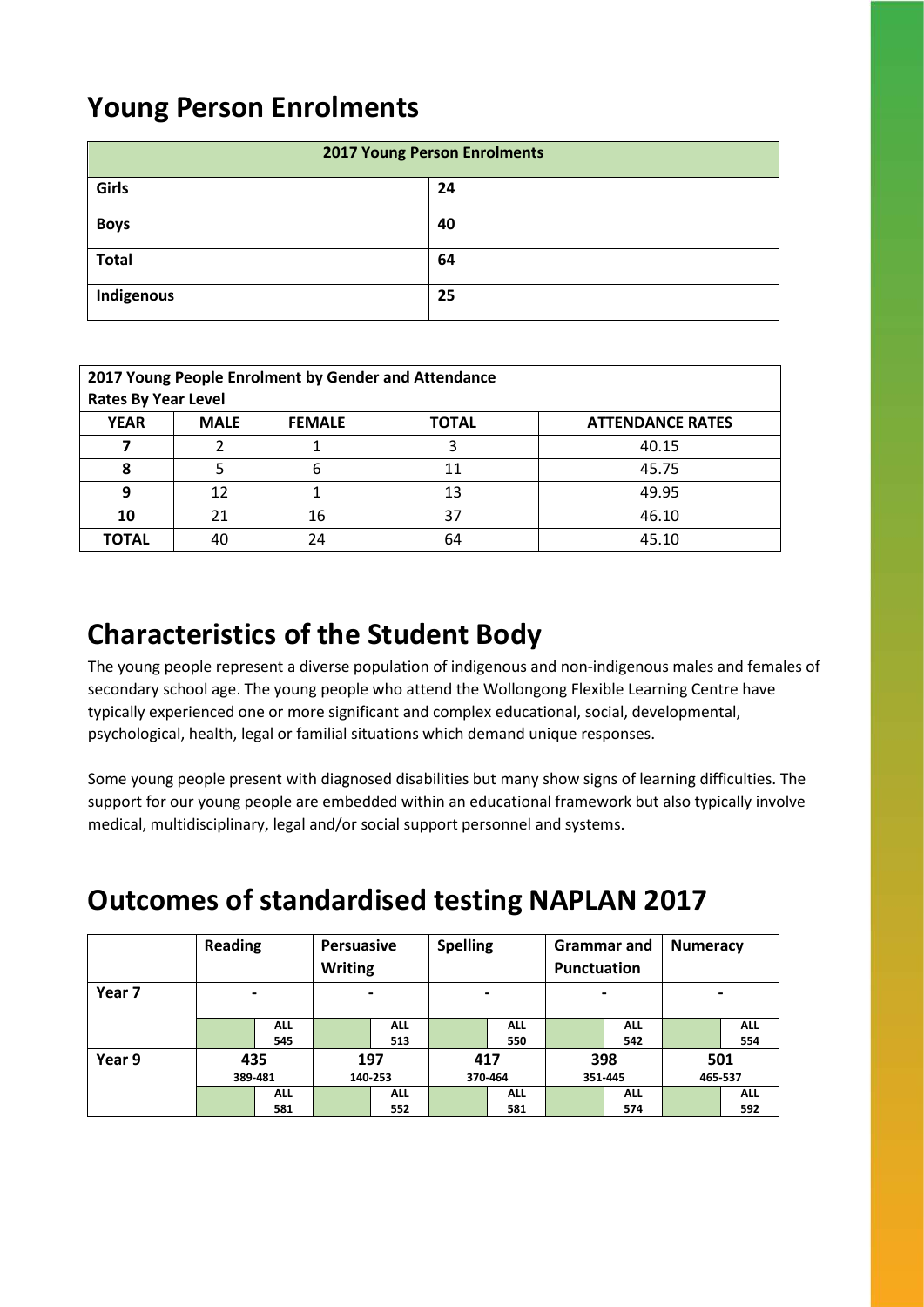### **Post School destinations**

| <b>Destination</b>              | <b>Number of Young People</b> |
|---------------------------------|-------------------------------|
| <b>Supported Work Placement</b> | 3                             |
| <b>Other funded training</b>    | 4                             |
| Apprenticeship                  |                               |
| Employment                      | 7                             |

### **Professional Learning**

- Individual reflective supervision available to all staff
- Reading to Learn Literacy Training All Teaching Staff (4 days)
- AIS Child Protection Training all staff (4 hours)
- Youth+ Network New Staff Induction 3 staff
- Technology of Participation all staff (4 days)
- Curriculum development and planning all staff
- Berry Street Training all staff (4 days)

### **Details of the Teaching Staff**

Teacher qualifications fall into 1 of 3 categories for all teachers responsible for delivering the curriculum:

| Teaching qualifications from a higher education institution within Australia or as<br>recognised by AEI - NOOSR*                                              | 100% |
|---------------------------------------------------------------------------------------------------------------------------------------------------------------|------|
| Have qualifications as a graduate from a higher education institution within Australia<br>within AEI-NOOSR* guidelines but lack formal teacher qualifications | 0%   |
| Do not have qualifications as above but have relevant successful teaching experience or<br>appropriate knowledge relevant to the teaching context             | 0%   |

\*Australian Education Institution – National Office of Overseas Skills Recognition Staff Retention

### **Workforce Composition**

| <b>Teachers</b>                        | 10 |
|----------------------------------------|----|
| <b>Youth Workers</b>                   | 3  |
| <b>Support Staff</b>                   | 3  |
| <b>Staff identifying as Indigenous</b> |    |
| <b>Total number of staff</b>           | 16 |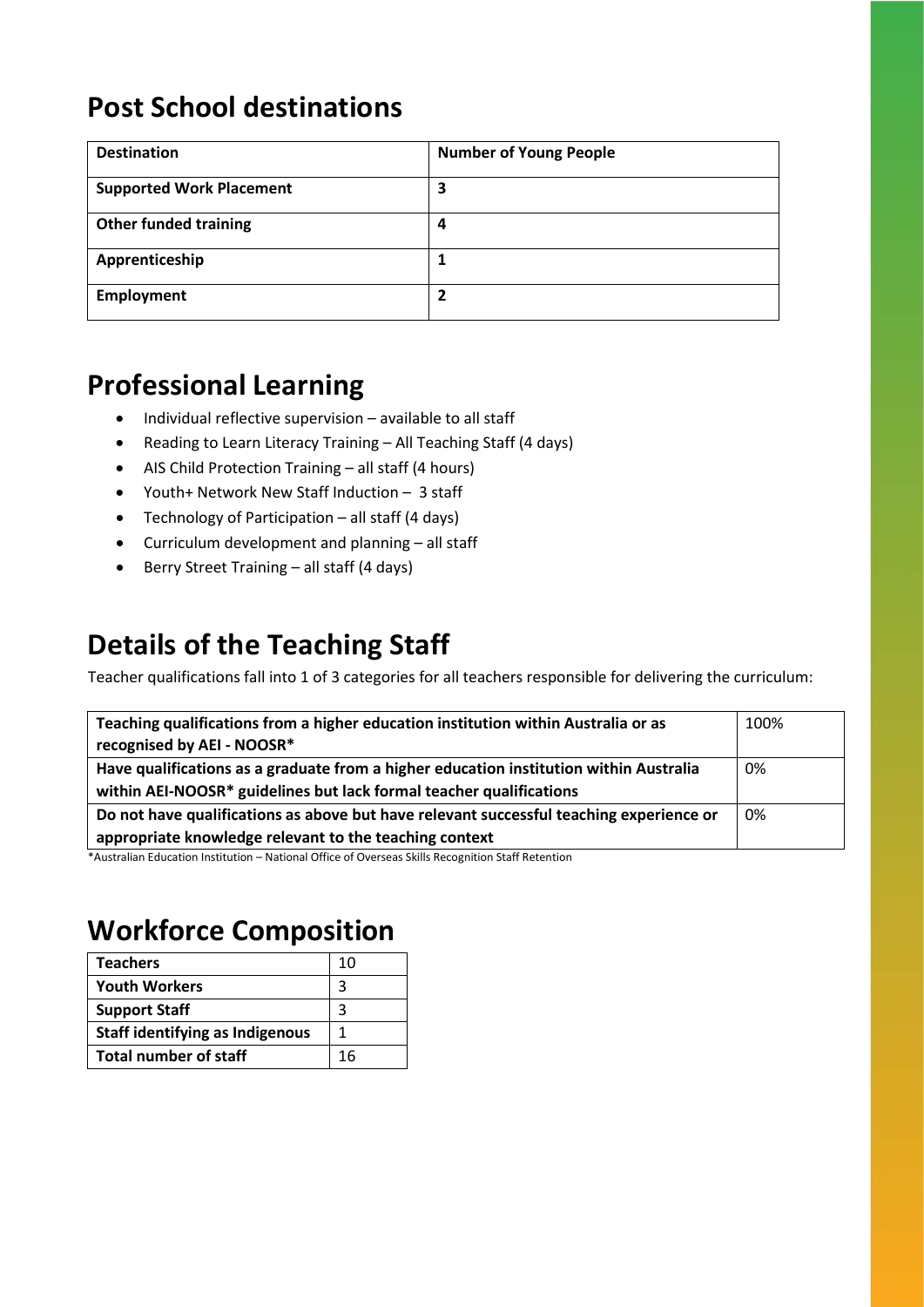### **School Policies**

The following gives a summary of some of the school policies in use. There have been no changes to these policies in 2017. Copies of all Policies are available from the school office and are made available to every parent and young person at an enrolment interview and policies such as Student Welfare, Anti-Bullying, Discipline Procedures and Complaints and Grievances are available via the school website:

http://www.youthplus.edu.au/wollongong-flc/

#### **Enrolment Policy**

Wollongong Flexible Learning Centre offers a non-fee paying, inclusive and non-discriminating learning community to young people, who for a variety of reasons, are disenfranchised from mainstream education. Young People are enrolled from both genders, from a variety of language, cultural, ethnic and religious backgrounds, with particular sensitivity to Indigenous culture, and from backgrounds of socio-economic disadvantage.

The young people enrolled have typically experienced one or more significant and complex educational, social, developmental, psychological, health, legal or familial situations which demand unique responses as young people who are at risk or have disengaged: young people in out of home care, Aboriginal young people, young offenders, young people affected by homelessness, newly arrived and refugee young people, young parents and carers, young people with disabilities and young people with mental health concerns.

#### **Managing Student Attendance and Non-Attenddance**

Wollongong FLC has a commitment to supporting regular school attendance by all enrolled young people to support them to participate fully at a Wollongong FLC through regular attendance, while ensuring that the school's duty of care to young people and other legislative obligations are met.

Our school holds a number of responsibilities inrelation to student attendance. These include:

- that the Principal must ensure that a register is kept recording the daily attendance or absence of each school-aged young person.
- that a young person is excused from attendance if he or she is prevented from attending because of a reasonable cause approved by the Principal, and the parent has given notification.
- that the Principal may require a student to not attend a school on any day on which the student has an infection or is suffering from an infectious disease.

Regular participation in meaningful education is critical for young people's academic, vocational, social and emotional development. Given the specialist nature of the Flexible Learning Centres we recognise that many young people face significant challenges to regular school attendance. Factors such as mental illness, substance addiction, ongoing family conflict and previous negative experiences at school can make it very difficult for young people to attend school every day. FLC's undertake a range of processes and supportive mechanisms to ensure that young people work towards consistent attendance and that all absences are justified.

If the young person is expected to attend school on a given day and does not arrive by the commencement of the school day, or does not access transport support as arranged, the young person's classroom staff members will contact the young person and their carer as soon as is practical in order to seek an explanation for the absence.

If the staffing partnership is not able to reach a young person or their carers in relation to an absence, they will speak with the Head of Campus to determine what further action should be taken. Reasonable efforts will be made to ensure that the young person is safe. This may include contacting alternate carers or services (where consent has been previously given to do so). Follow up may also include contacting the Department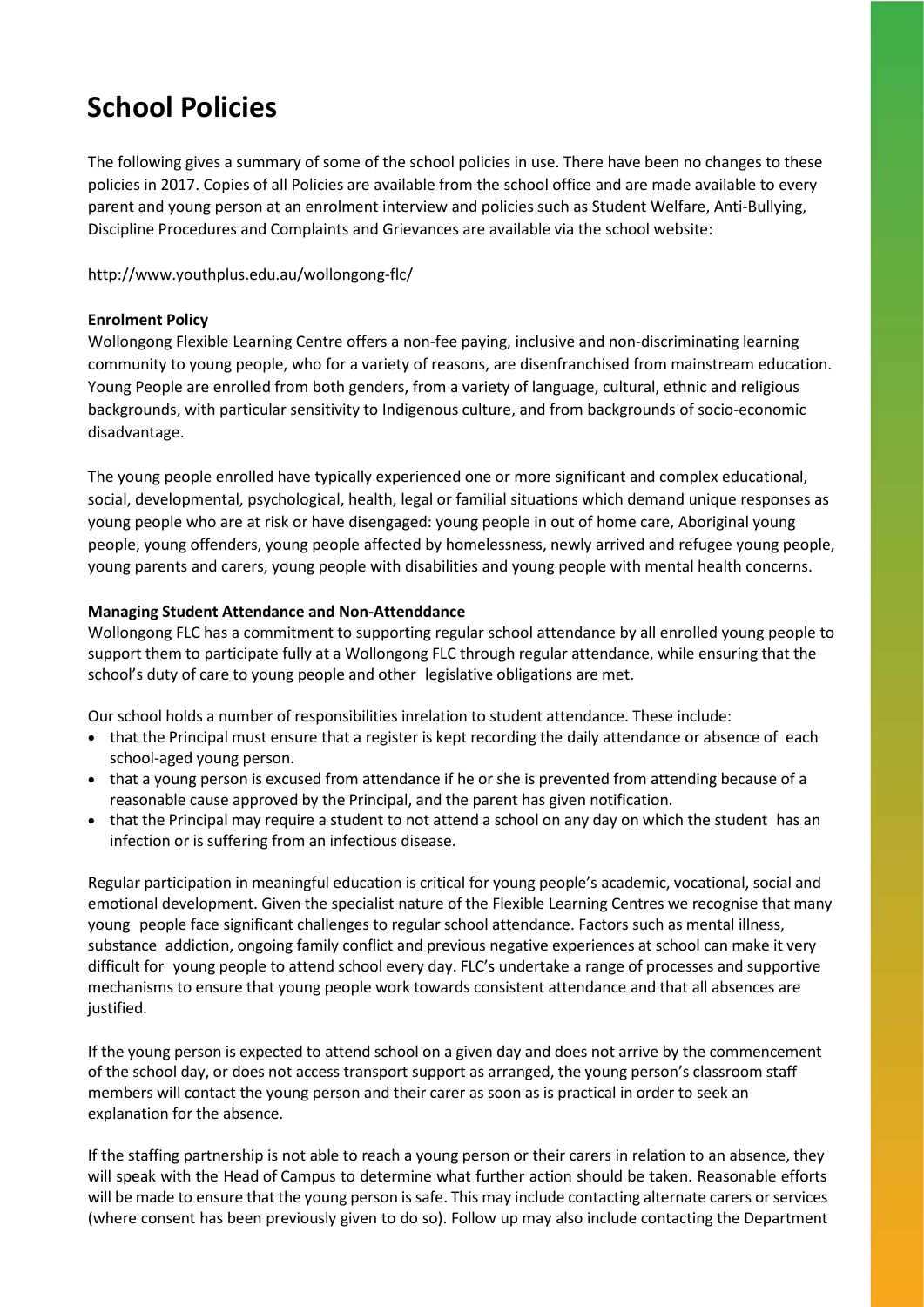of Health and Human Services or the Police where the Campus Principal deemsthat the young person may be at risk of harm.

The absence will be recorded as 'unexplained' until otherwise justified, at which time attendance record will be updated to show that the absence was explained.

All communication with young people and carers regarding school absences is documented electronically and filed securely, as specified in relevant legislation.

This policy complies with all applicable State and Commonwealth laws. Enrolment interviews are conducted to assess a young person's needs in the light of the above criteria and to assess the Flexible Learning Centre's ability and resources to meet those needs.

For informal care arrangements, where a student is not living with a parent/guardian but is living in an informal care arrangement, the school may accept an enrolment form signed by the informal carer if the carer provides a signed Informal Relative Carer's Statutory Declaration to the school. The informal carer may be a relative, significant friend or a person within the child's extended social network.

#### **Register of enrolments**

A data base register of enrolments is maintained that contains the following information for each young person:

- their name, date of birth, age and address
- the name and contact details of any parent or guardian of the young person
- emergency telephone numbers, including that of a nominated doctor
- the date the young person ceased to be enrolled and any applicable data from previous school and year
- the date of enrolment
- details of medical or other conditions for which the child may need special evidence of residency.

#### **Student Welfare Policy**

The Wollongong FLC seeks to provide quality education for all young people, taking account of their age, background, ability and interests, to assist them to become self-directed, lifelong learners who can create a positive future for themselves and for the wider community.

Young people are better prepared for learning when they are healthy, safe and happy, therefore, young people welfare is the responsibility of all staff working in a whole school context. Student learning cannot be separated from welfare. Helping young people to learn effectively and to develop positive attitudes and behaviours are goals of the Wollongong FLC community. This requires that each young person is educated in an environment which provides for their individual development.

#### **Anti-bullying Policy**

#### **Responsibilities**

It shall be the responsibility of the **Network Principal** (or a delegated authority) to implement this policy and to monitor its performance.

It is the responsibility of the **Head of Campus** to ensure that:

• They are familiar with anti-bullying policies and procedures, and that they follow them accordingly.

#### It is the responsibility of **all South East Network and Flexible Learning Centre staff members** to ensure that:

- They are familiar with anti-bullying policies and procedures, and that they follow them accordingly;
- They engage with other members of the South East Network and flexi school communities in ways that are safe and respectful;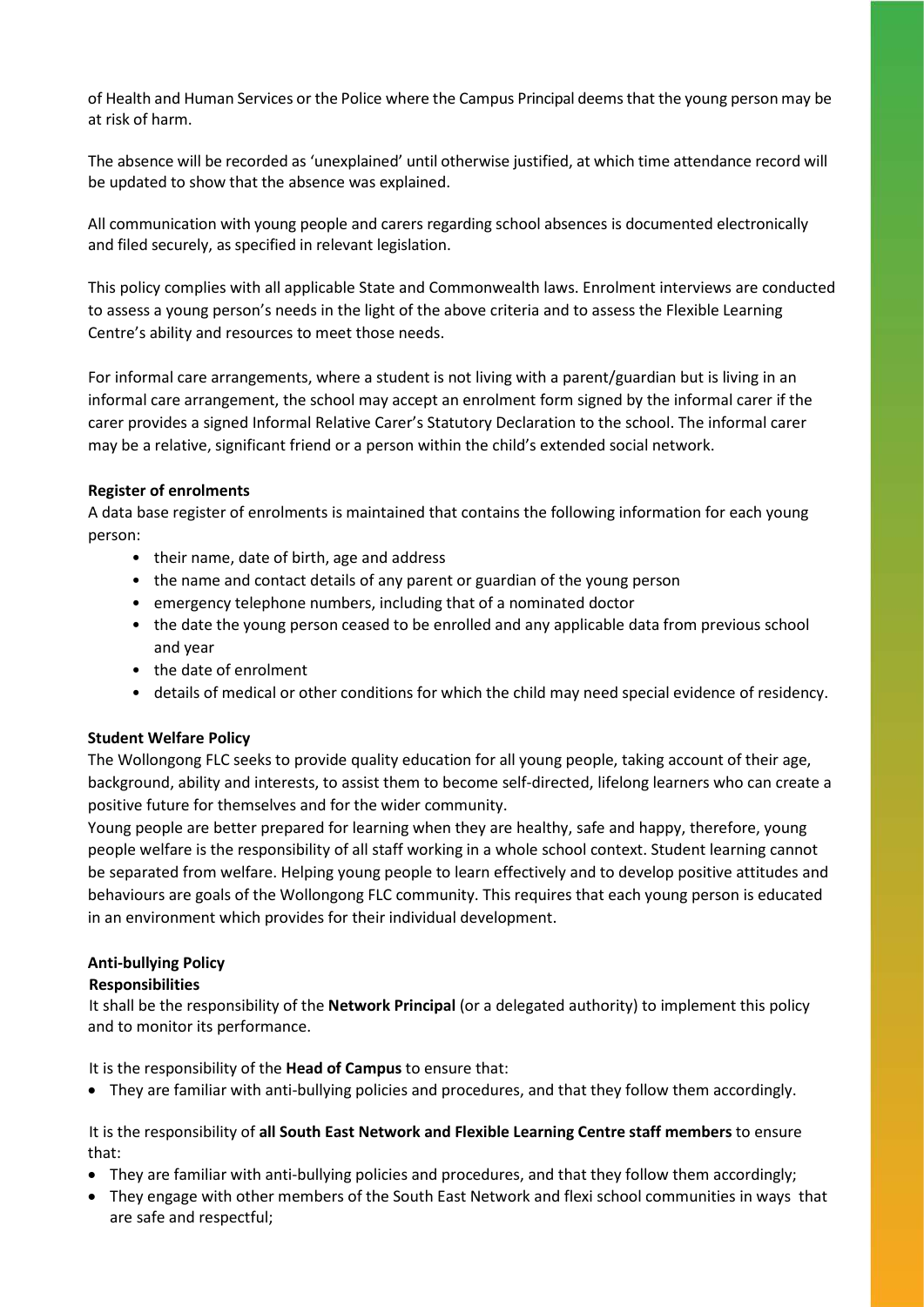• They work with colleagues and young people to prevent and respond to bullying in line with this policy.

It is the responsibility of the **Network Principal** to ensure that:

- **All Heads of Campus** are aware of their responsibilities in regard to preventing and responding to bullying;
- **Heads of Campus** are given continuous support and guidance to implement uphold the anti-bullying policy.

### **Anti-bullying procedures**

#### **Definitions**

The Australian Government's *Student Wellbeing Hub* defines **bullying** as follows:

*An ongoing misuse of power in relationships through repeated verbal, physical and/or social behaviour that causes physical and/or psychological harm. It can involve an individual or a group misusing their power over one or more persons. Bullying can happen in person or online, and it can be obvious (overt) or hidden (covert).*

Bullying behaviours may occur in person or online (cyberbullying) and can include, but are not limited to:

- name calling, teasing, ridiculing;
- physical violence;
- putting down others and their achievements;
- spreading rumours;
- throwing objects;
- demands for money or possessions;
- damaging, removing, hiding belongings;
- any threatening behaviour;
- making racist comments;
- glaring and menacing gestures;
- deliberately leaving someone out of activities;
- making/ using inappropriate comments/ language about another person that are of a sexual nature;
- making negative or offensive comments about family members of others;
- inappropriate and unwanted use of digital technologies such as nuisance phone calls/emails/text messages/private online messages.

Single incidents and conflict or fights between equals, whether in person or online, are not defined as bullying. However, these incidents may still need to be addressed using restorative and collaborative practices. Behaviours that do not constitute bullying include:

- mutual arguments and disagreements (where there is no power imbalance);
- not liking someone or a single act of social rejection;
- one-off acts of meanness or spite;
- isolated incidents of aggression, intimidation or violence.

In addition, the Edmund Rice Education Australia *Code of Conduct* defines **workplace bullying** as**:**  *Repeated unreasonable behaviour directed towards a person, or a group of persons, that causes a risk to health and safety. Unreasonable behaviour means behaviour that a reasonable person, having regard to the circumstances, may consider unreasonable, for example because the behaviour is victimising, humiliating, undermining or threatening, and may include:*

- *putting workers through "initiation rituals";*
- *verbal abuse, threats, sarcasm or other forms of demeaning or intimidating language or communication;*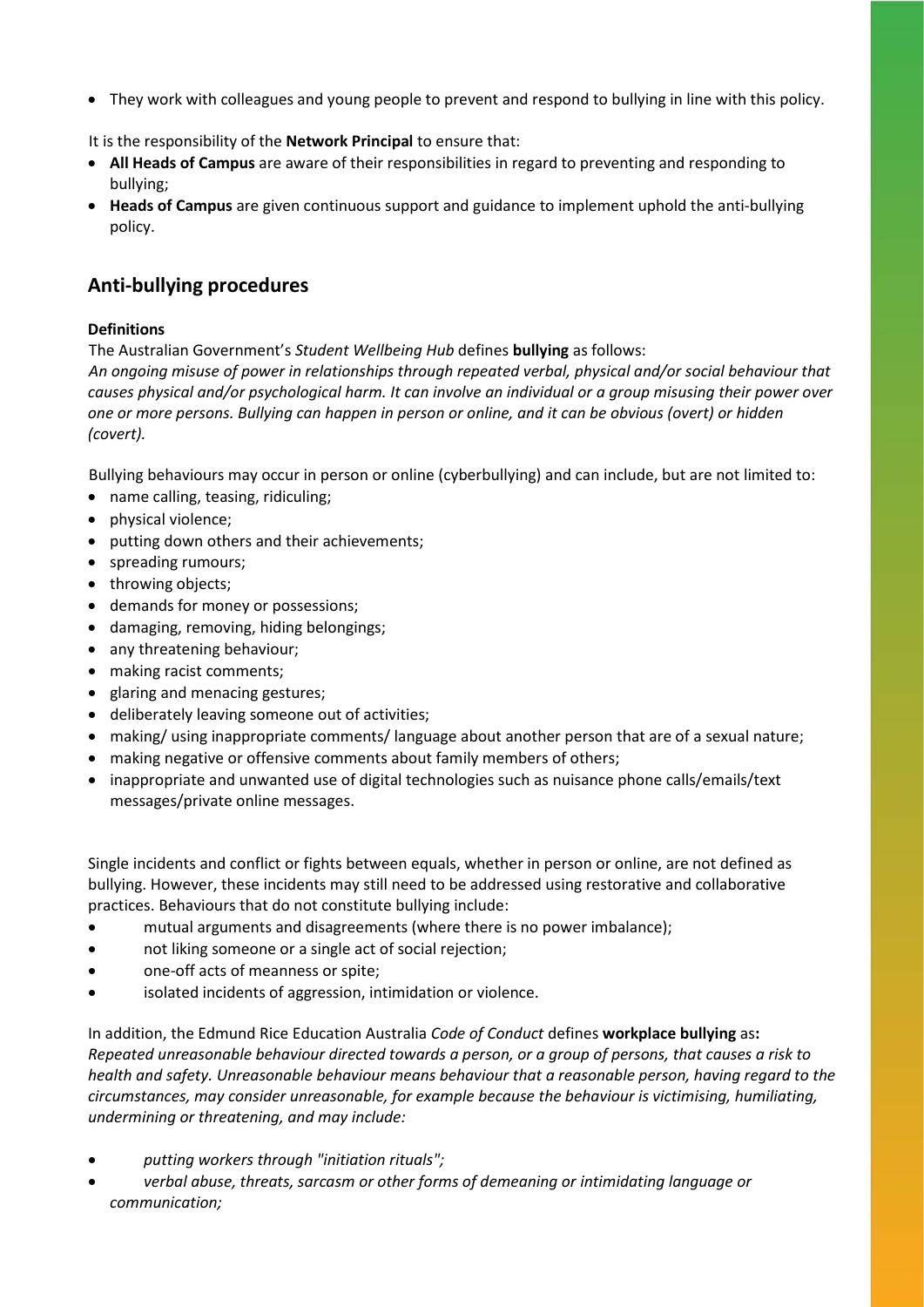- *constant unwarranted negative criticism or "nit-picking";*
- *threatening to take unjustified action against a person unless they comply with unreasonable requests;*
- *deliberately isolating a worker by refusing to talk to or interact with them.*

Reasonable management action carried out in a reasonable manner is not workplace bullying.

A **Contact Officer** is a staff member who has been nominated by their colleagues and has undergone training in order to support and advise staff members on issues of concern or grievances. The Contact Officer documents any concerns that are brought to them and can act as a support person for staff members who feel they are being bullied. The Contact Officer is not an advocate and is not responsible for directly responding to the bullying. Each campus has at least one male and one female Contact Officer. Guidelines

Each South East Network Flexible Learning Centre will implement a range of **preventative measures** in order to establish and maintain safe and respectful work and learning environments. These include:

- Offering a wide range of curriculum-related activities and materials that encourage healthy relationships.
- Employing non-teaching staff (such as Youth Workers, Social Workers or Psychologists) and establishing relationships with community services in order to meet the wellbeing needs of young people.
- Providing a range of supportive mechanisms for staff members, including professional supervision (internal and external as required), professional development and opportunities to build collegiate relationships.
- Providing information on developing healthy relationships, the impact of bullying and the warning signs for staff, young people and parents.
- Ensuring adequate supervision of students is in place during school days and activities.

Each South East Network Flexible Learning Centre will also implement measures to **respond to allegations of bullying** among young people and staff members. These include:

- Providing staff and young people with information about their rights and options in response to bullying.
- Provide staff with training, skills and strategies to address bullying among students through supportive and restorative practices, in line with the South East Network Positive Behaviour Support Policy.
- Identify Contact Officers who, along with other members of the leadership team, are able to provide confidential advice and support to staff members who are concerned about workplace bullying.
- Develop and implement clear and just procedures for responding to bullying.
- Act upon all reported cases of bullying and respond appropriately to incidents of bullying in line with the policy.
- Treat very seriously any case of retaliation against a person for reporting bullying or any case of deliberate false accusation of bullying.
- Engage with a Police School Liaison Officer when required.

All South East Network and Flexible Learning Centre staff members will:

- Model appropriate behaviours that enable development of positive relationships.
- Use classroom strategies that include all young people in the learning process.
- Address issues of bullying as soon as they become aware of an incident.

#### *What to do if you are being bullied:*

• Remember that bullying is not ok and you are not blame.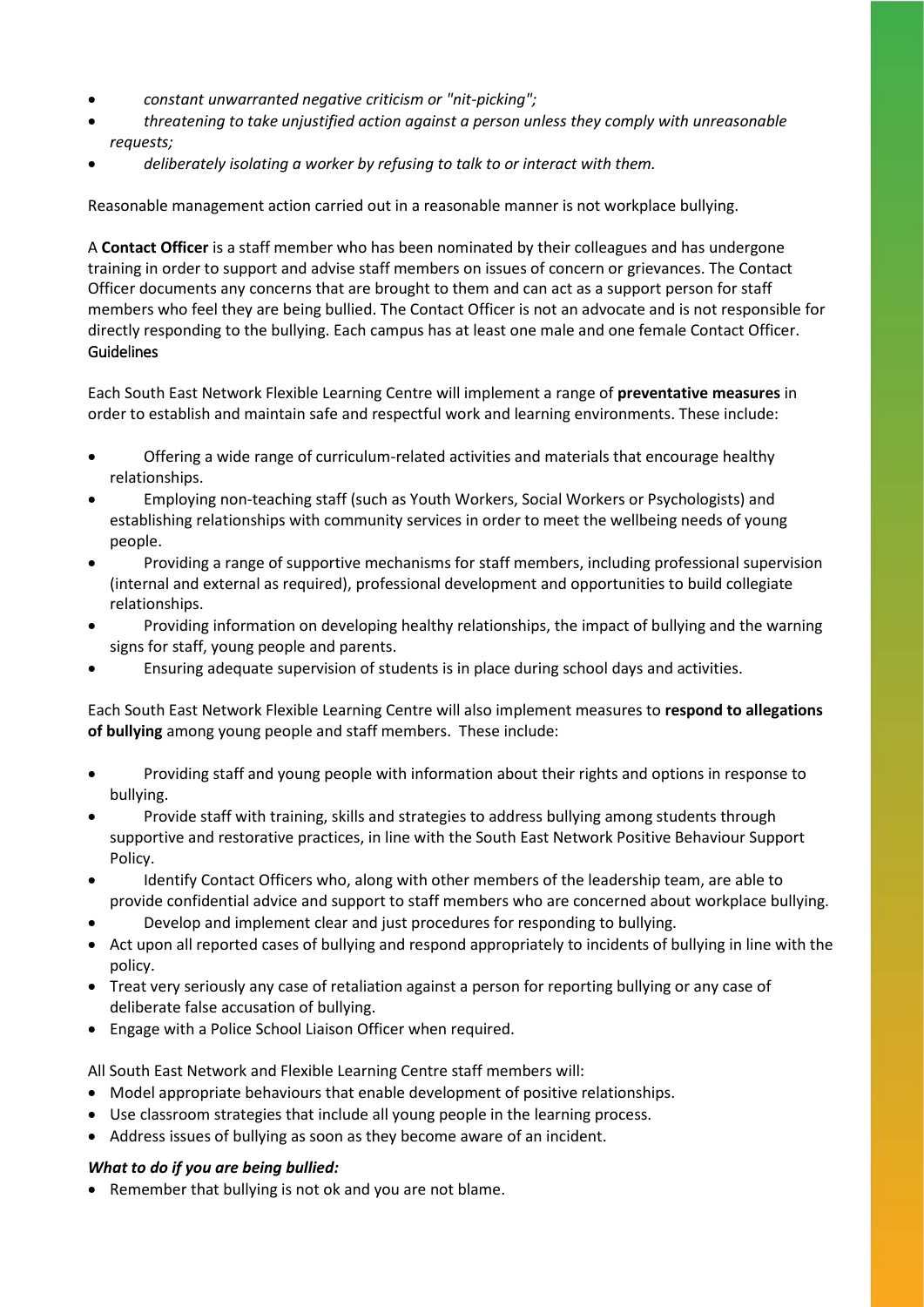- If you feel safe and comfortable to do so, speak to the person who is bullying you and explain your concerns.
- You may also choose to:
	- *Speak to a trusted colleague, Contact Officer or someone in a Position of Leadership.*
	- *Contact the Access Employee Assistance Program.*
	- *Contact the Victoria Police or the Fair Work Commission.*

#### *What to do if you observe bullying behaviour:*

- *If staff members observe bullying behaviour between young people, they have a duty of care to respond in ways that maintain the safety of the learning community and in line with the Four Principles of Operation. This might involve speaking to the young people involved at the time of an incident, or separately following an incident, and facilitating a restorative process.* See What to do if a young person tells you they are being bullied*.*
- *If a staff member observes bullying behaviour between colleagues, they may choose to:* 
	- *Express their concerns to the colleague who is being bullied, or the colleague who is perpetrating*
	- *the bullying.*

•

- *Seek advice from a Contact Officer or someone in a Position of Leadership.*
- *Contact the Access Employee Assistance Program or your Supervisor if the incident was distressing.*

#### *What to do if a young person tells you they are being bullied:*

- *Take the matter seriously and be supportive.*
- *Find a space to speak confidentially and sensitively with the young person.*
- *Listen non-judgmentally while the young person tells you the whole story. When they have finished ask further questions if necessary to determine when, where and how the bullying occurs.*
- *Reassure the young person that the bullying is not ok and it is not their fault. Thank them for their honesty and willingness to talk to you about the bullying.*
- *Listen to what they want to do to address the bullying and help them work out their options. These can include:* 
	- *Supporting the young person to develop their own strategies to respond to the bullying, such as ignoring the behaviour, avoiding the perpetrator or speaking to the perpetrator.*
	- *Working with staff members to develop a Safety & Support Plan.*
	- *Participating in a Collaborative Problem Solving conversation or Restorative conversation with a staff member and the perpetrator.*
	- *Asking a trusted staff member to speak to the person who is bullying. The staff member might work with the person who is bullying to develop a Safety & Support Plan or an Individual Engagement Plan to enable them to be safe and respectful at school.*
	- *Reporting the bullying to someone in a Position of Leadership and asking them for advice or to follow it up.*
- *Document the conversation in the YP Notes section on Lotus Notes.*

If a young person has told you that they are being bullied, it is important to inform their guardian(s) and Respect for others is essential to enabling the establishment of and support for positive relationships. Any form of bullying is contrary to the rights of the individual, weakens morale and interferes with the effectiveness of the work and learning environment and may be detrimental to the health and wellbeing of an individual. This community will address bullying by implementing educational activities to inform the community about bullying and its related effects and implement protocols that sensitively and immediately manage incidents of reported bullying or harassment and provide support for the victim and perpetrator.

- discuss how the school, guardian(s) and young people involved can work together to address the bullying.
- If you have significant concerns about the safety and wellbeing of a young person, it may be necessary to report these to Department of Community Services, The Ombudsman and the Police. In this instance, you should inform your **Head of Campus** and discuss whether a notification is appropriate.

#### **What to do if a staff member tells you they are being bullied:**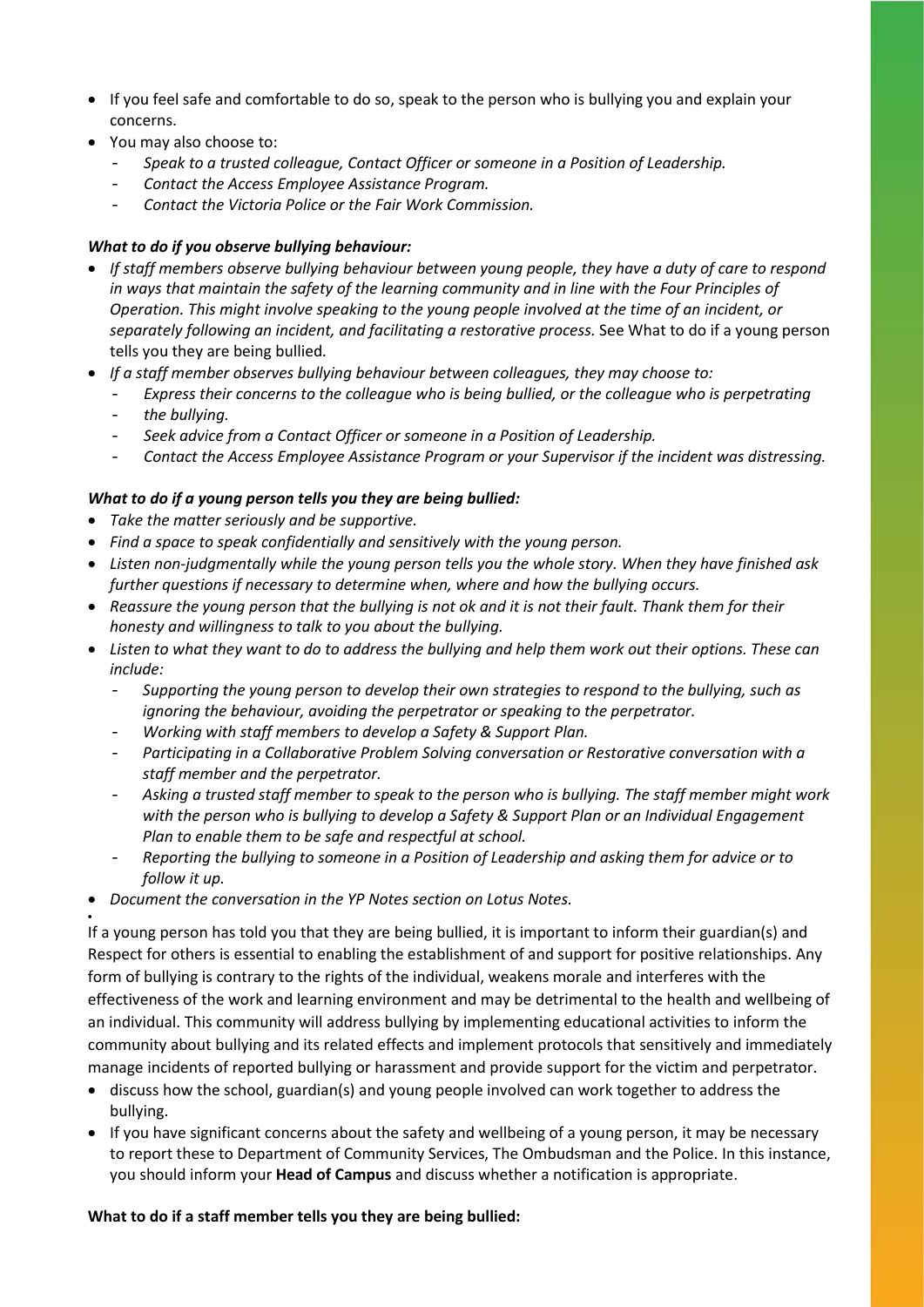- Take the matter seriously and be supportive.
- Find a space to speak confidentially and sensitively with the staff member.
- Listen non-judgmentally while the staff member tells you their concerns.
- Reassure the staff member that bullying is not ok and it is not their fault.
- Listen to what they want to do to address the bullying and help them work out their options. These can include:
	- Supporting the staff member to develop their own strategies to respond to the bullying, such as ignoring the behaviour, avoiding the perpetrator or speaking to the perpetrator.
	- Speaking with a trained Contact Officer.
	- Making a time to meet with their Supervisor, someone in a Position of Leadership or contacting Access EAP for further advice and support.
	- Documenting the incidents of concern.
	- Participating in mediation or a restorative conversation with the perpetrator.
	- Making a formal complaint to someone in a Position of Leadership and asking them for advice or to follow it up.
	- Reporting the bullying to Victoria Police, if appropriate.

#### **Related documents**

*South East Network, Youth+ Pastoral Care (Staff & Student Wellbeing) Policy South East Network, Youth+ Duty of Care Policy South East Network, Youth+, Positive Behaviour Support Policy South East Network, Youth+ Safety & Support Plan Edmund Rice Education Australia Code of Conduct [Australian Government National Safe Schools Framework](https://www.studentwellbeinghub.edu.au/educators/national-safe-schools-framework#/) [Australian Government Bullying No Way website](https://bullyingnoway.gov.au/)*

#### **Discipline Policy**

Wollongong Flexible Learning Centre aims to establish a community in which everybody feels valued and safe, and where individual differences are appreciated, understood and accepted. Every person has a right to enjoy their time at school. Respect for others is expected.

When inappropriate behaviour occurs the following dimensions will be considered in the light of operation by principle

- student behaviour education and pastoral care
- pastoral care for the whole school community
- student connectedness and engagement
- a Restorative Practice approach
- operation by principle as the framework for negotiation(Collaborative Problem Solving)

#### **Complaints and Grievances Policy**

Wollongong FLC respects the right of all members of the community to have access to a process, which will give full and fair consideration to any grievance that may arise. All grievances and actions taken will be recorded in a School Complaints Register. The process endeavours to hear in a timely and equitable manner any grievance raised to ensure that the principles of natural justice are followed.

A grievance is any written complaint made against a member of the School community or School in respect to any action, policy, process or situation relevant to the running of the School by:

- a member of the School community
- any member of the public
- any legal identity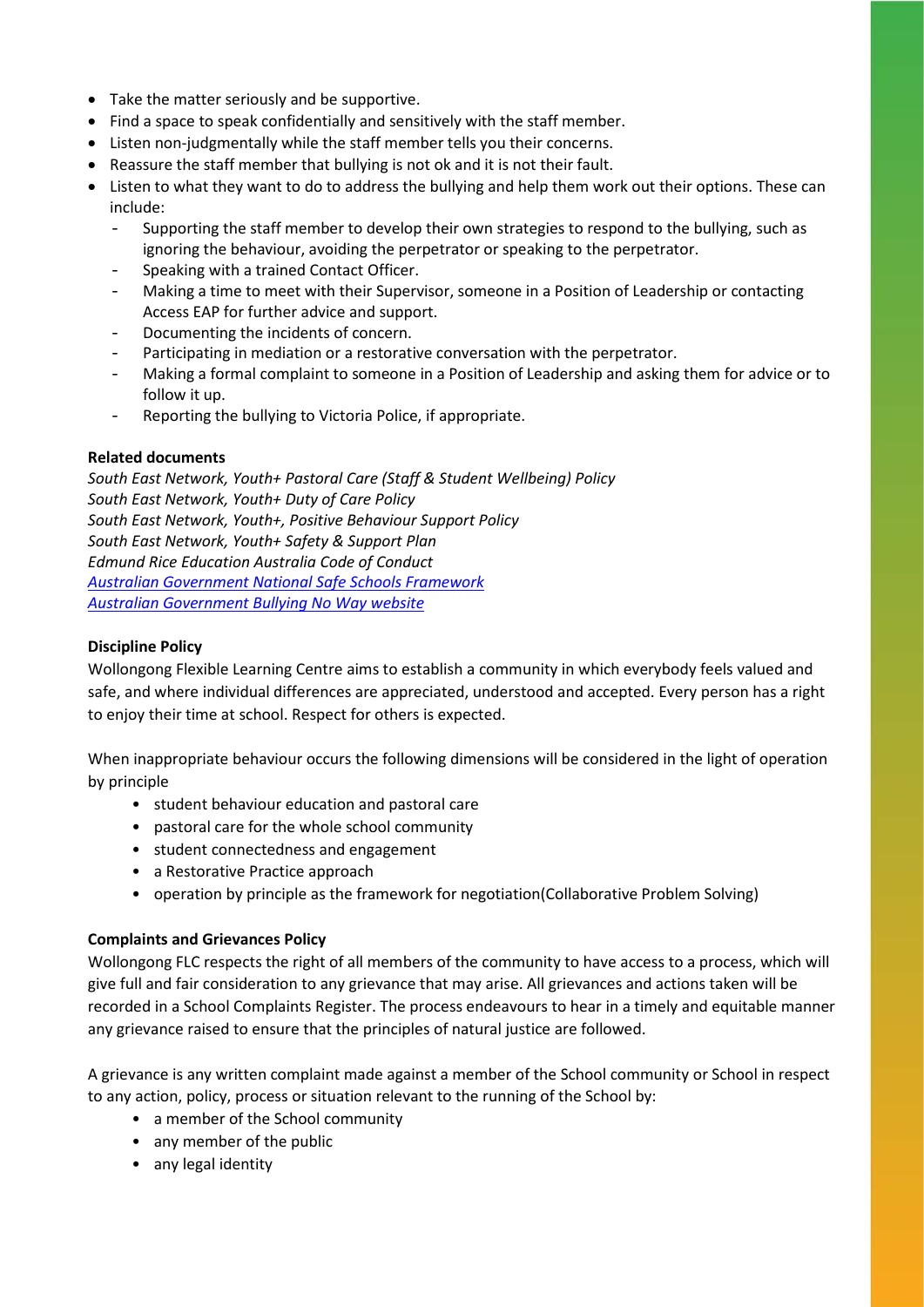**The full texts of the above policies are available on line (www.youthplus.edu.au/wollongong-flc/ ) or at the school office.**

### **Milestones of 2017**

#### **Learning**

2017 has seen the introduction of new programs, and the continuation of successful learning options from last year.

- Eight Young people enrolled in a new Certificate II in General Education for Adults.
- Young People undertook White Card and Responsible Service of Alcohol qualifications.
- We offered integrated programs of mandatory NESA courses for both Stage 4 and Stage 5.
- Active learning continued to be a strong focus of life at Wollongong Flexi. We continued our connection with Project Warrior and started a Boxing Program where the trainers continue to challenge young people to be strong team members and inspiring leaders for each other.
- We consolidated our relationship with Circus Monoxide, a local community arts organisation, in which our young people developed social skills, confidence and found their voice through circus. Young people enjoyed expressing their incredible creativity in this way.
- Wollongong FLC now has an OZ Tag team that competes in an interschool tournament as well as in the local after school competition.

#### **Nowra Outreach**

- During the year we wound up our Outreach Service in Nowra as we were not able to secure a suitable venue to expand the program to keep up with the demand in the area.
- Staff were able to successfully transition the young people into other schools, TAFE and into the work force.

#### **Community**

- The highlight of the year was a group of young people from Alice Springs FLC visiting Wollongong FLC for a day. This was a great opportunity for all young people to explore their boundaries and challenge themselves to move out of their comfort zone. They played a great game of touch with the Alice Springs team. A number of young people are wanting to visit other FLCs in future.
- Staff selection processes identify staff members who are flexible, are able to relate to young people, are willing to negotiate, and are clear about operation by principles
- Wollongong FLC held an open day and invited various services and schools from around the area to have a look at and get better understanding of what we do

#### **Priority Areas for Improvement**

Our priority areas for improvement for 2018 have been identified as:

- Deepening our understanding of Common Ground and worker skills in implementing Common Ground Conversations
- Further development of Literacy and Numeracy programs that address gaps in learning for our cohort of young people
- Development of the Accredited Transition to Work program and the Ready to Work program incorporating more skill sets and short courses for young people.
- Berry Street training modules for all staff
- Developing and rolling out a Framework website to provide resources and guidance to staff across our Network of schools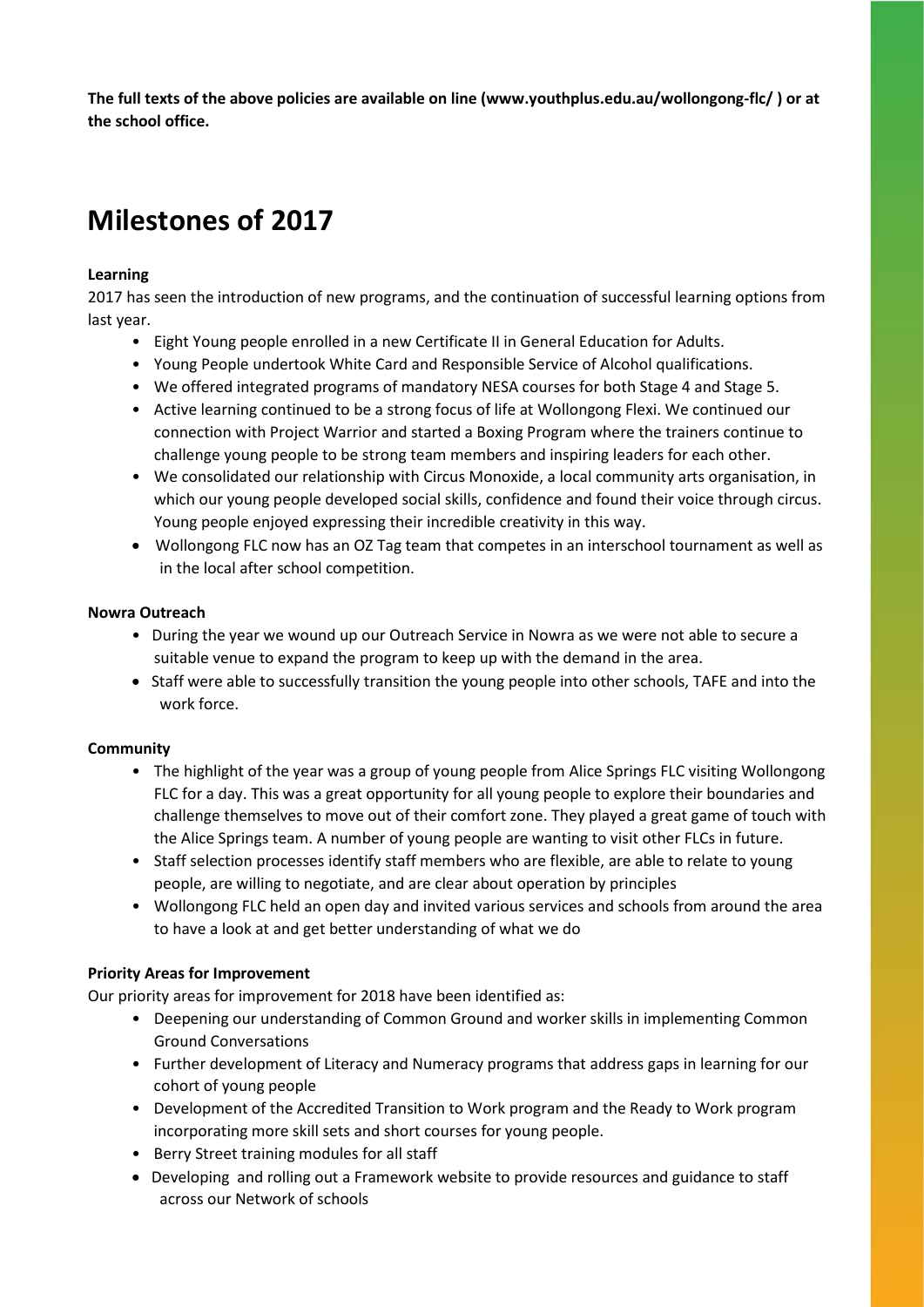- A focus on Quality Teaching & Learning with a focus on goals for each session on the board and the introduction of Learning Walks in classes
- More staff to get their Certificate IV in Training and Assessment.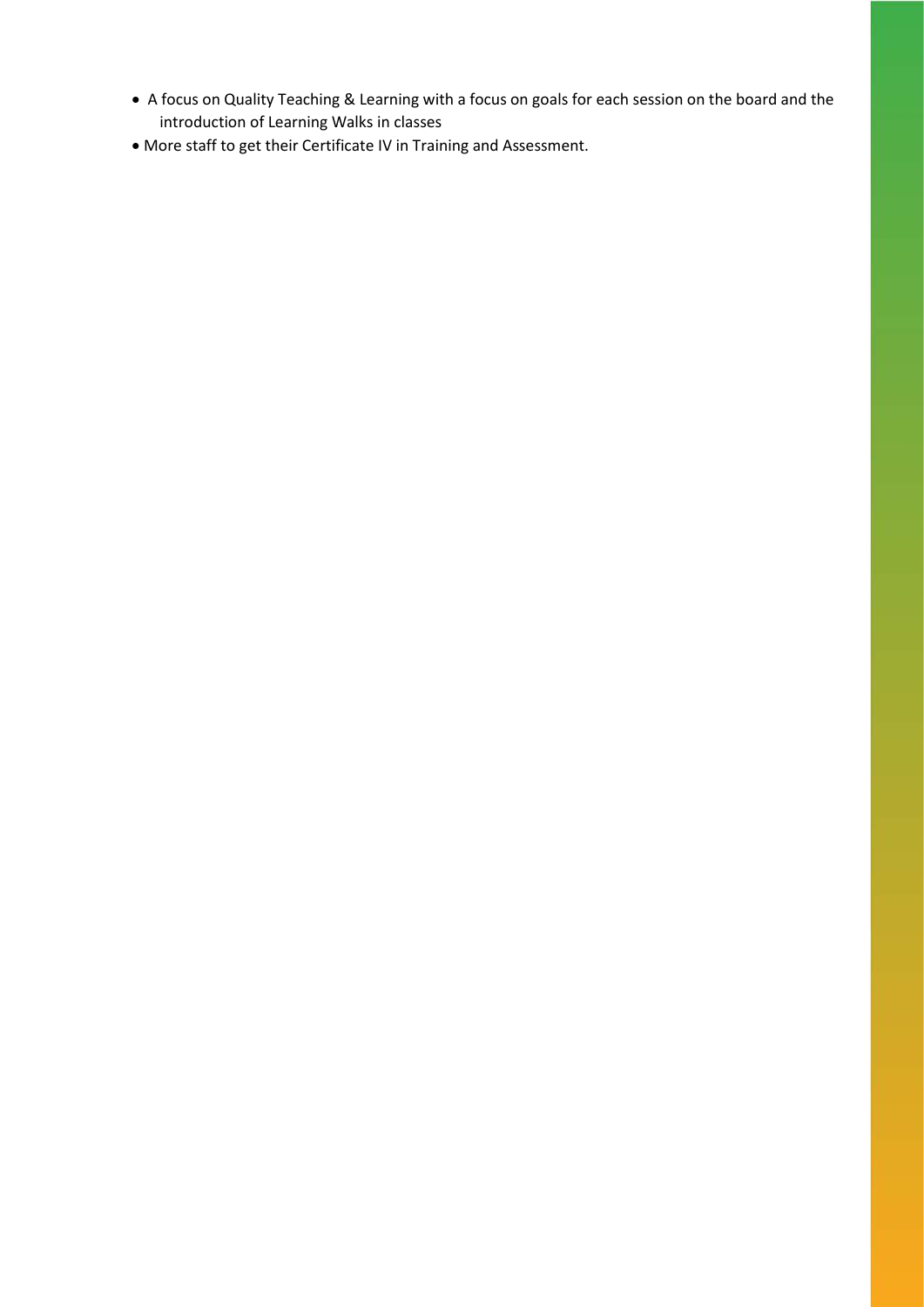### Wollongong FLC

#### **Statement of Profit or Loss and Other Comprehensive Income For the**

**year ended 31 December 2017**

|                                                                            |                | 2017      | 2016       |
|----------------------------------------------------------------------------|----------------|-----------|------------|
|                                                                            | <b>Notes</b>   | \$        | \$         |
| <b>REVENUE</b>                                                             | $\overline{2}$ | 1,842,270 | 2,005,096  |
| <b>EXPENSES</b>                                                            |                |           |            |
| Administration expenses                                                    |                | 293,918   | 401,437    |
| Boarding expenses                                                          |                |           |            |
| Depreciation, Amortisation and Impairment expenses                         | 3              | 97,281    | 337,295    |
| Employee benefits                                                          | 3              | 1,327,371 | 1,374.452  |
| Faculties and co-curricular                                                |                | 93,985    | 119,640    |
| Finance costs                                                              | 3              |           |            |
| Insurance                                                                  |                | 20,700    | 26,809     |
| Operating ase rentals                                                      | 3              |           |            |
| Maintenance and Utility expenses                                           |                | 37,575    | 51,858     |
| Other expenses from ordinary activities                                    |                |           |            |
| Trading activities - expenditure                                           | 3              |           |            |
| Other Significant expenses                                                 | 3              |           |            |
| <b>Total Expenses</b>                                                      |                | 1,870,830 | 2,311,491  |
| Profit/(Loss) for the year                                                 |                | (28, 560) | (306, 395) |
| OTHER COMPREHENSIVE INCOME                                                 |                |           |            |
| Gains or losses arising on remeasuring available-for sale financial assets |                |           |            |

### *Total other comprehensive lncome/{loss) for the year*

**Total comprehensive Income forthe year (28,560)** (306,395)